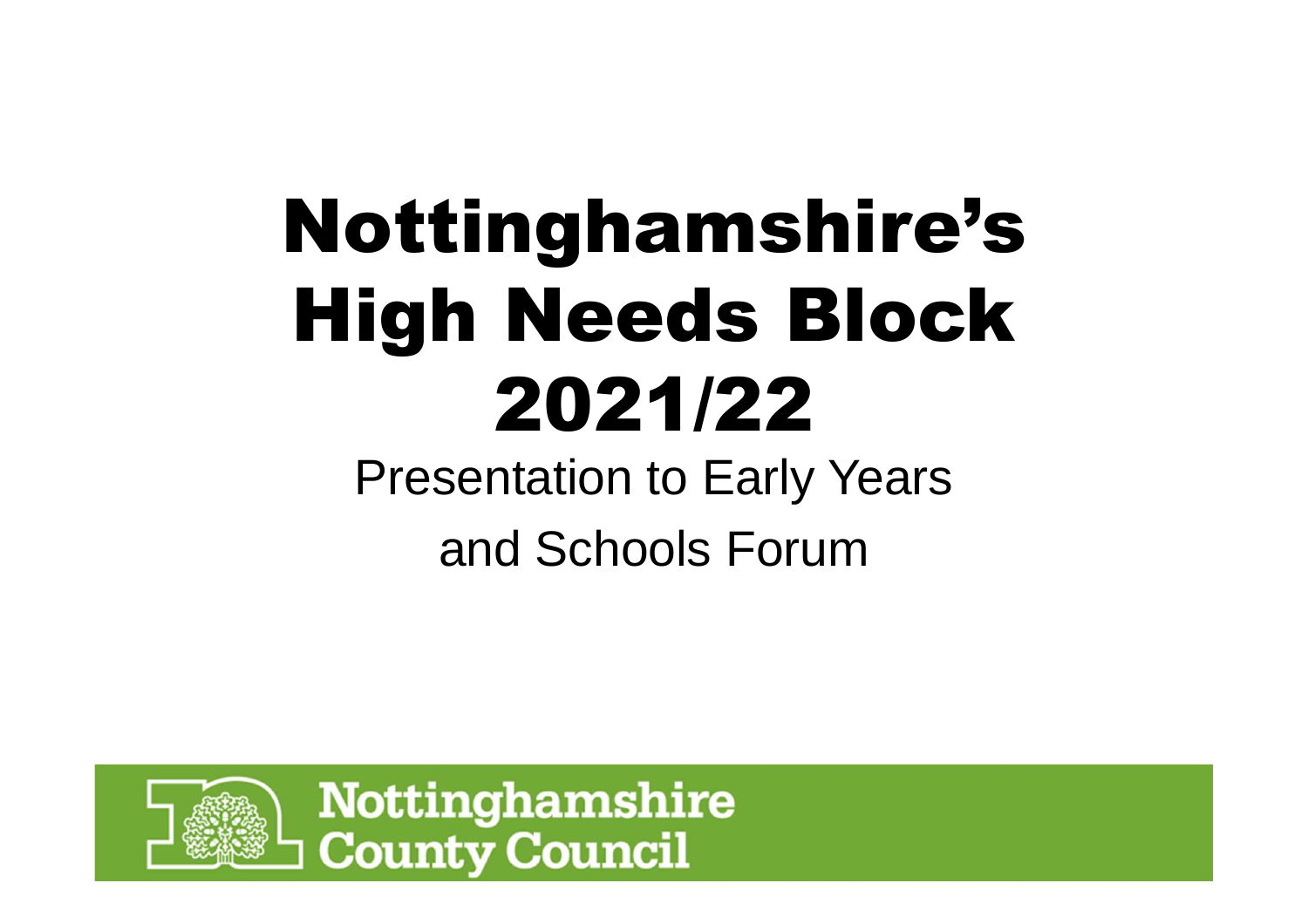#### Overview and ESFA Guidance

High needs funding is provided to local authorities through the high needs block of the dedicated schools grant (DSG). Local authorities must spend that funding in line with the associated conditions of grant, and School and Early Years Finance (England) **Regulations** 

The high needs funding system supports provision for children and young people with special educational needs and disabilities (SEND) from their early years to age 25, enabling both local authorities and institutions to meet their statutory duties under the Children and Families Act 2014.

High needs funding is also intended to support good quality AP for pre-16 pupils who, because of exclusion, illness or other reasons, cannot receive their education in mainstream or special schools.

The High Needs Block can also fund high needs services delivered directly by the authority or under a separate funding agreement with institutions (including funding devolved to institutions), as permitted by regulations.

High Needs Block 2021/22

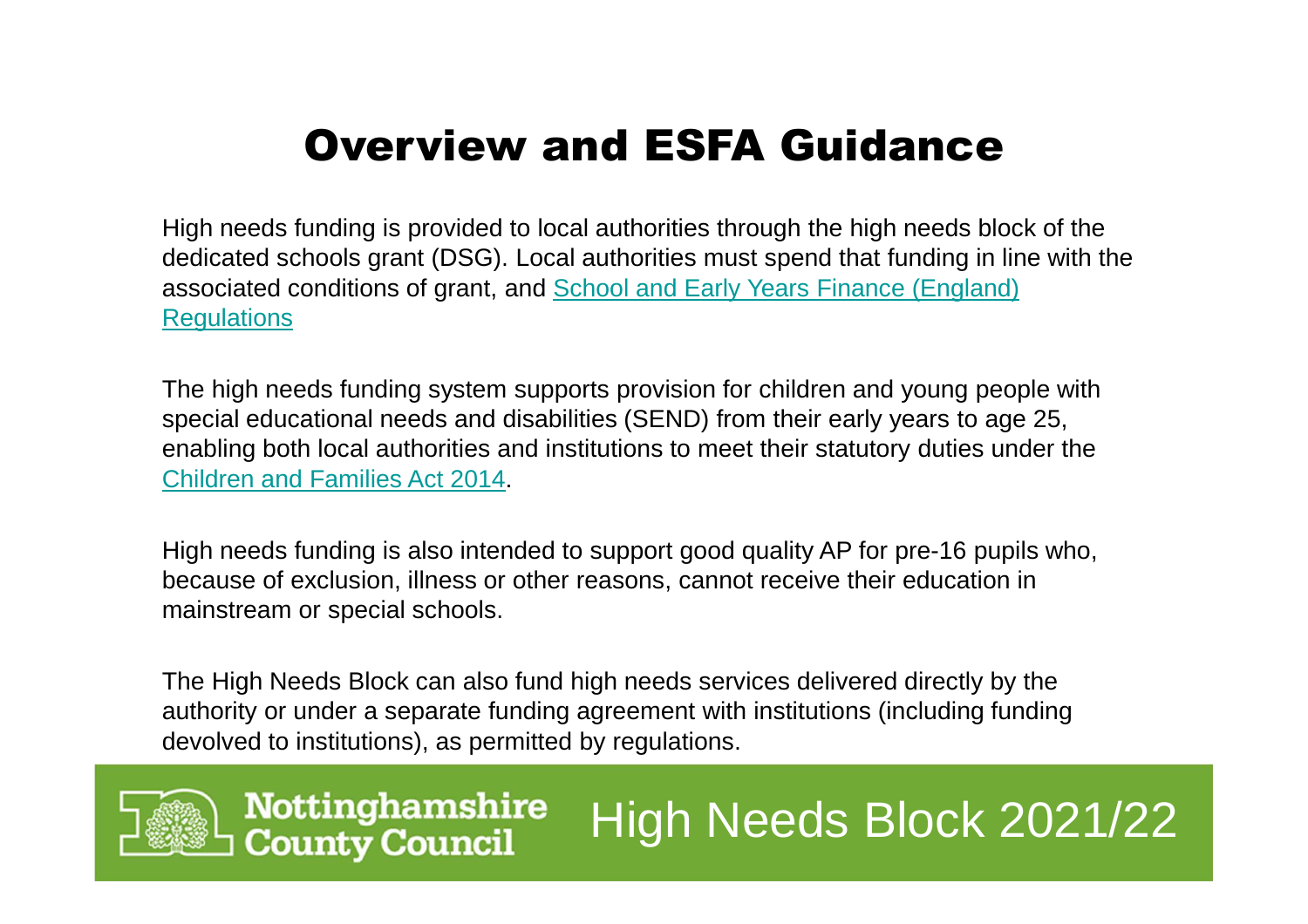### ESFA Funding of the High Needs Block

Since 2018/19 the ESFA has calculated Local Authorities High Needs Block using a national funding formula:



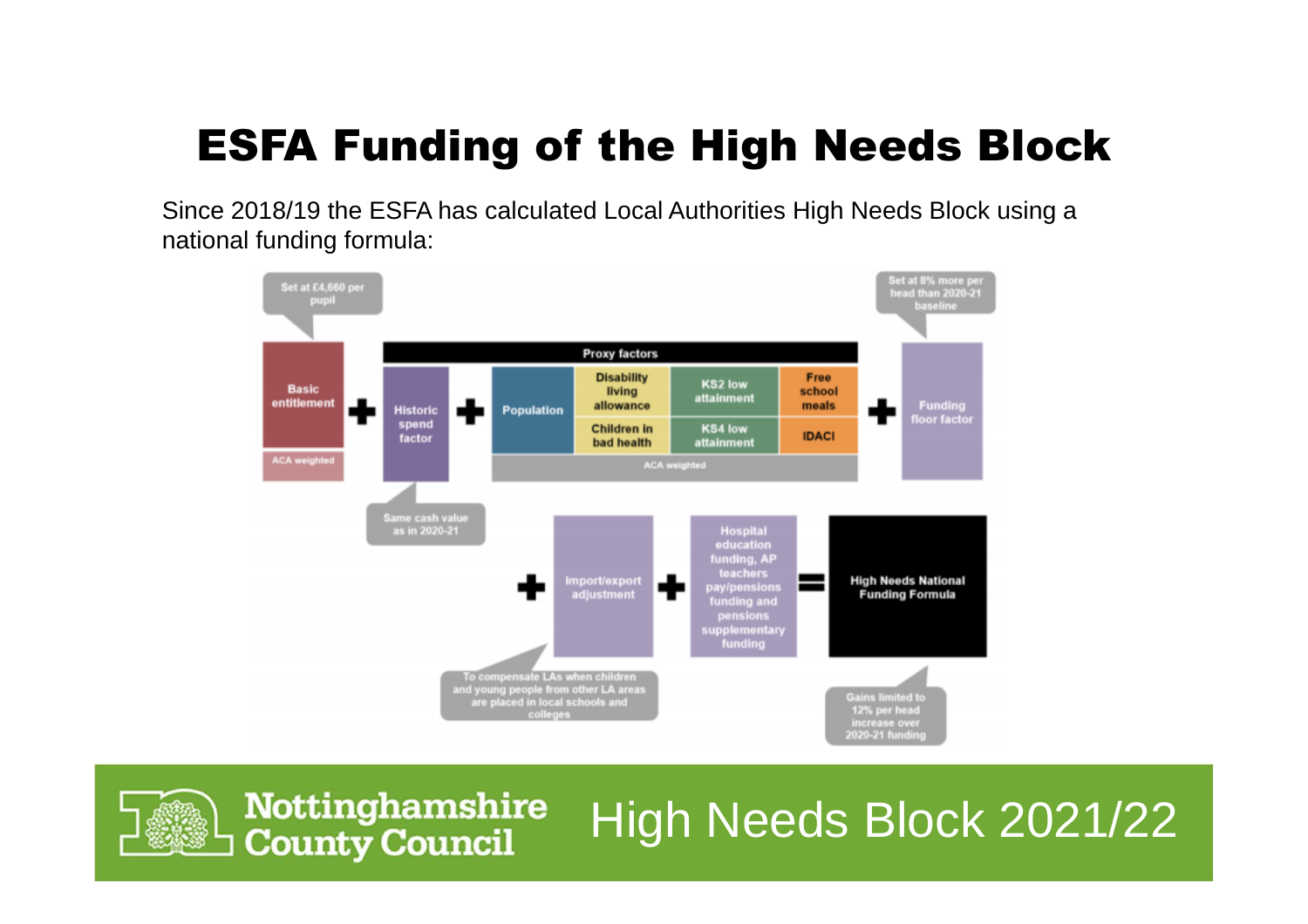#### Nottinghamshire's Statistical Neighbours' High Needs Blocks

| <b>Local Authority</b>    | Mid-2021 age 2-18 ONS<br><b>Population Estimate</b> | 2021/22 Published High<br><b>Needs Block before</b><br>import/export<br>adjustment (£ millions) | <b>Published High Needs</b><br><b>Block per 2-18</b><br>population |
|---------------------------|-----------------------------------------------------|-------------------------------------------------------------------------------------------------|--------------------------------------------------------------------|
| Kent                      | 334,809                                             | 247.472                                                                                         | £739.14                                                            |
| Cheshire West And Chester | 67,197                                              | 45.503                                                                                          | £677.16                                                            |
| Warwickshire              | 113,911                                             | 74.830                                                                                          | £656.91                                                            |
| Lancashire                | 243,158                                             | 151.233                                                                                         | £621.95                                                            |
| Derbyshire                | 148,497                                             | 91.459                                                                                          | £615.90                                                            |
| Staffordshire             | 164,338                                             | 99.352                                                                                          | £604.56                                                            |
| Essex                     | 303,323                                             | 182.337                                                                                         | £601.13                                                            |
| Cumbria                   | 88,683                                              | 53.305                                                                                          | £601.08                                                            |
| Worcestershire            | 115,463                                             | 69.102                                                                                          | £598.48                                                            |
| Nottinghamshire           | 163,061                                             | 91.152                                                                                          | £559.01                                                            |

High Needs Block 2021/22



Nottinghamshire

**County Council**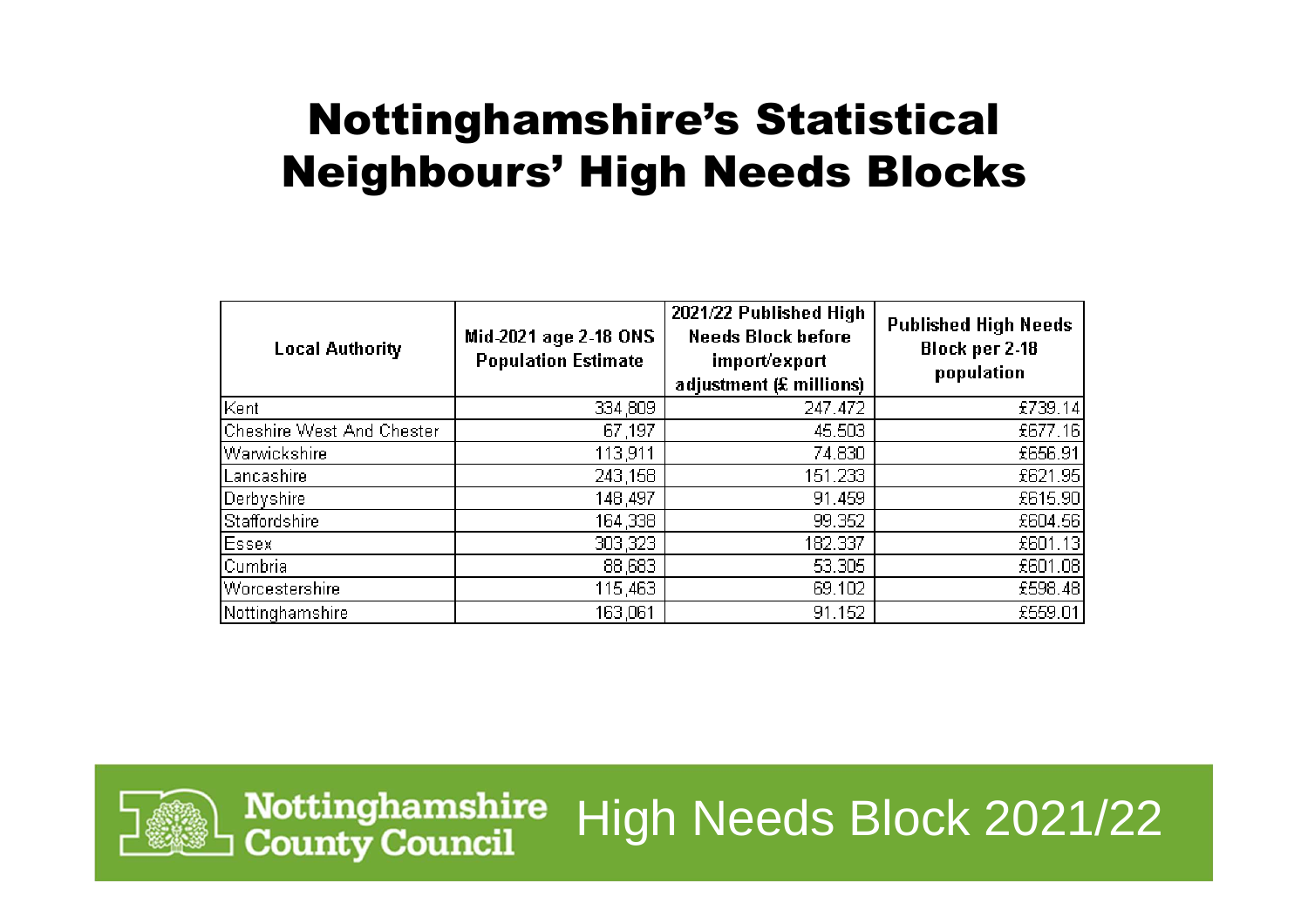# What would this mean for Nottinghamshire's High Needs Budget ?

| <b>Local Authority</b>    | Notts Mid-2021<br>age 2-18 ONS<br><b>Population</b><br><b>Estimate</b> | <b>Published High</b><br>Needs Block per<br>2-18 population | If Notts were<br><b>Funded at the</b><br>same rate (£<br>Millions) | <b>Diff to Notts</b><br><b>Actual Funding</b><br>(£ millions) |
|---------------------------|------------------------------------------------------------------------|-------------------------------------------------------------|--------------------------------------------------------------------|---------------------------------------------------------------|
| Kent                      | 163,061                                                                | £739.14                                                     | 120.525                                                            | 29.373                                                        |
| Cheshire West And Chester | 163,061                                                                | £677.16                                                     | 110.418                                                            | 19.266                                                        |
| Warwickshire              | 163,061                                                                | £656.91                                                     | 107.117                                                            | 15.965                                                        |
| Lancashire                | 163,061                                                                | £621.95                                                     | 101.416                                                            | 10.264                                                        |
| Derbyshire                | 163,061                                                                | £615.90                                                     | 100.429                                                            | 9.277                                                         |
| Staffordshire             | 163,061                                                                | £604.56                                                     | 98.580                                                             | 7.428                                                         |
| Essex                     | 163,061                                                                | £601.13                                                     | 98.021                                                             | 6.869                                                         |
| Cumbria                   | 163,061                                                                | £601.08                                                     | 98.012                                                             | 6.860                                                         |
| Worcestershire            | 163,061                                                                | £598.48                                                     | 97.588                                                             | 6.436                                                         |
| Nottinghamshire           | 163,061                                                                | £559.01                                                     | 91.152                                                             | 0.000                                                         |



Nottinghamshire High Needs Block 2021/22 **County Council**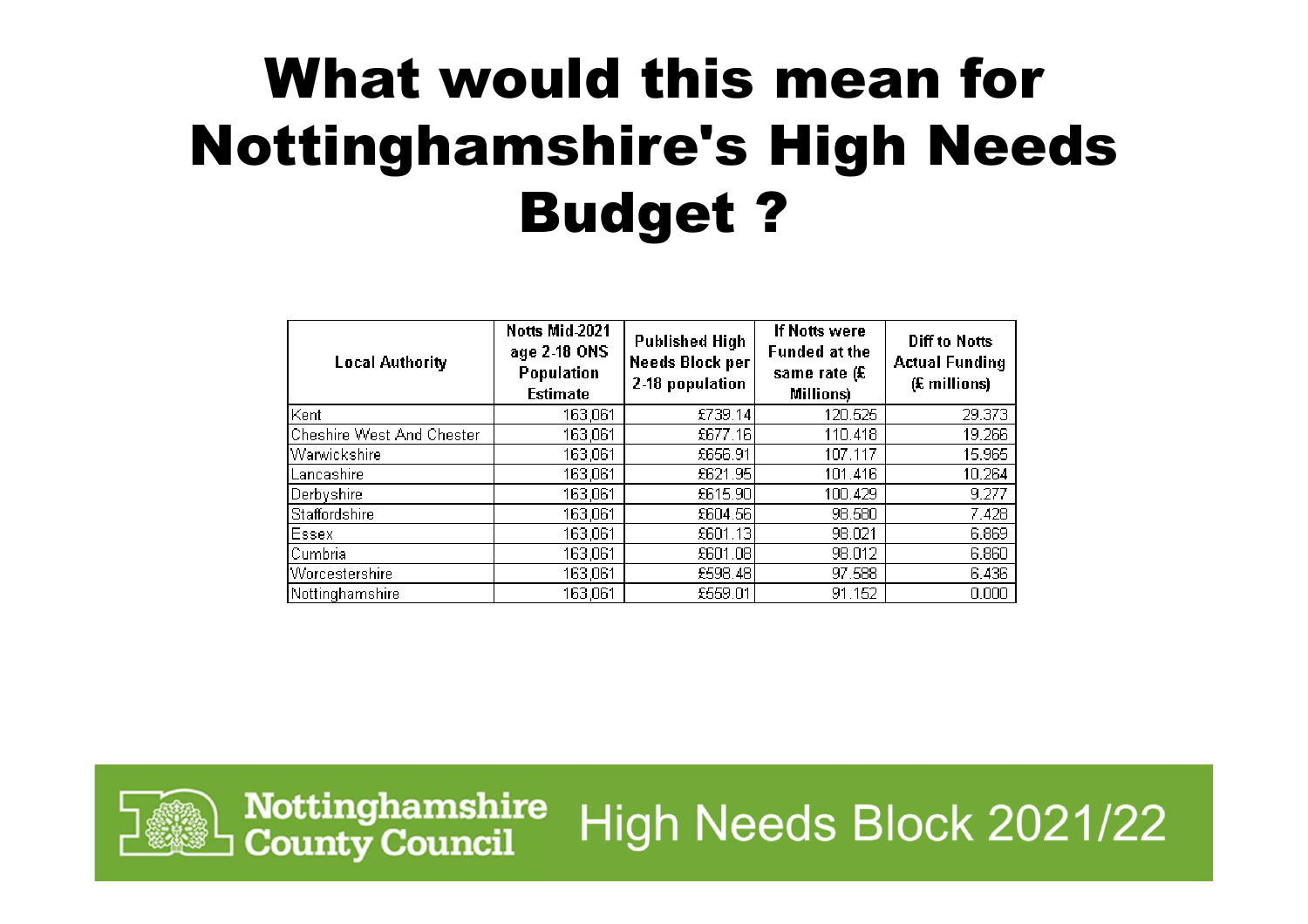### ESFA Funding of Nottinghamshire's High Needs Block

 Nottinghamshire's published High Needs Block for 2021/22 is £89.070 million. This represents an increase of £10.875 million against the 2020/21 allocation of £78.195 million.

| Factor                                     | <b>Pupils</b> | <b>Funding</b> |
|--------------------------------------------|---------------|----------------|
|                                            |               | £ millions     |
| <b>Basic Entitlement</b>                   | 1,295         | 6.061          |
| Historic Spend Factor                      |               | 28.902         |
| Population Factor                          | 163,751       | 29.761         |
| <b>FSM Factor</b>                          | 19,653        | 5.272          |
| <b>IDACI Factor</b>                        | 58,669        | 4.976          |
| Bad Health Factor                          | 819           | 3.993          |
| Disability Factor                          | 7,081         | 5.050          |
| KS2 Low Attainment Factor                  | 1,267         | 4.108          |
| KS4 Low Attainment Factor                  | 1,530         | 3.644          |
| Funding Floor Factor                       |               | 0.000          |
| <b>Funding Allocation Before Gains Cap</b> |               | 91.766         |
| Gains Cap Adjustment (12% Gains)           |               | $-0.670$       |
| <b>Funding Allocation after Gains Cap</b>  |               | 91.097         |
| Import/Export Adjustment                   | $-345$        | $-2.070$       |
| Pay/Pensions supplementary funding         |               | 0.043          |
| Published High Needs Allocation 2020/21    |               | 89.070         |



Nottinghamshire **County Council**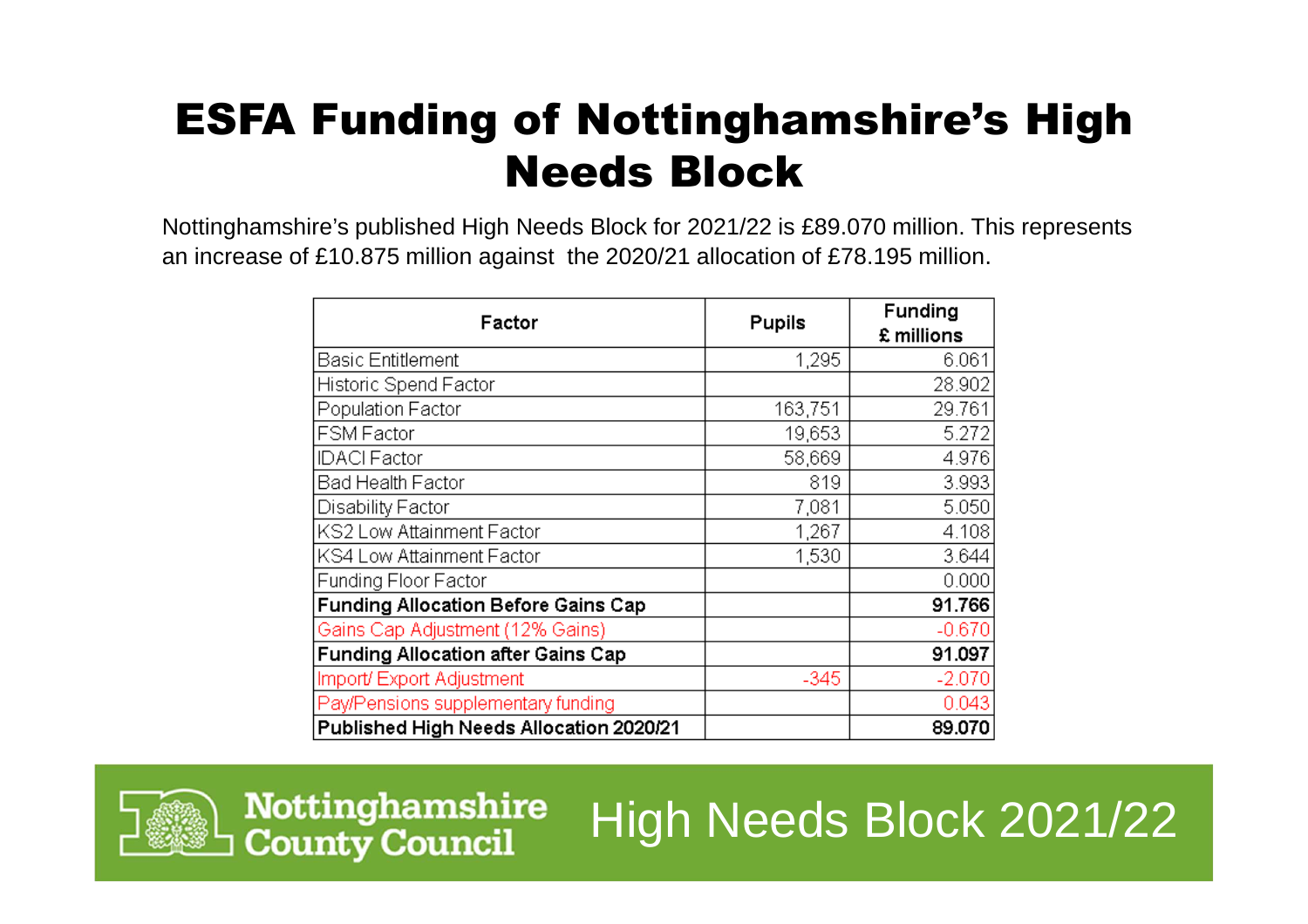### Nottinghamshire's projected high needs overspend for 2020-21

 Due to increasing pressures within the High Needs Block, the high needs budget is projected to overspend by approximately £2.7M. This has primarily been caused as a result of an overspend in the Independent Specialist Provision which includes Independent Non Maintained Schools, Post 16, AP, Specialist Provision for LAC and in addition, a significant overspend in the EOTAS budget. It should be noted that COVID-19 has accelerated the overspend in the Independent Specialist Provision budget as a whole and actually caused the overspend in the EOTAS budget.

Due to the increase in High Needs funding to be received by Nottinghamshire in 2021/22, Nottinghamshire <u>will not</u> be transferring any funding from the Schools Block into the High Needs Block. Despite the projected overspend, this is the second year in succession where we have not requested a transfer of funding from the DSG to the high needs block. This is also the second successive year where Nottinghamshire's High Needs Budget has been significantly uplifted by the national formula (2020-21 £11.833M - ; 2021-22 - £10.875M)

Despite the significant uplift, when compared with SN, Nottinghamshire's funding per head of population, 2-18 years, continues to be significantly lower than SN.



**Nottinghamshire County Council**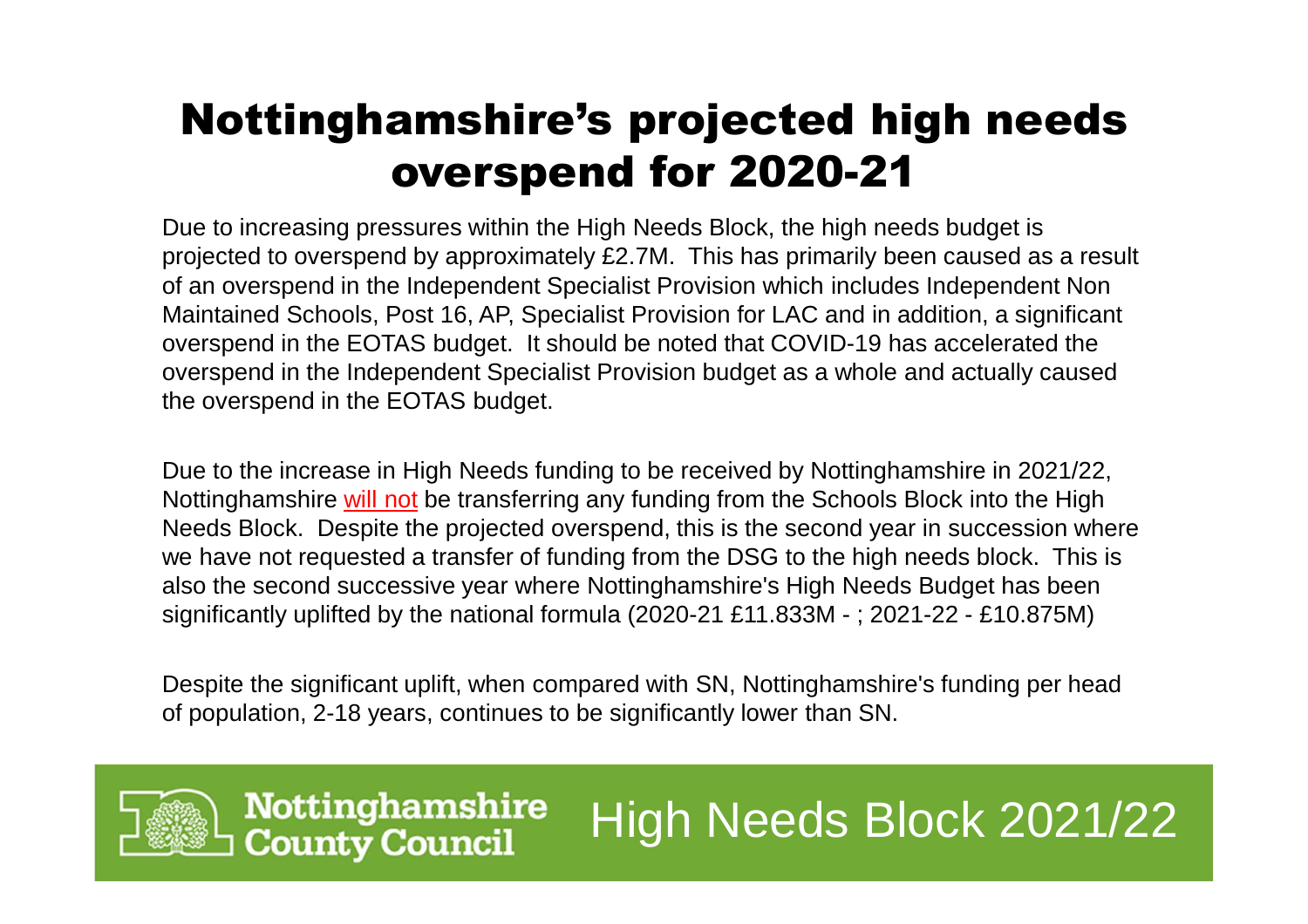### Import / Export Adjustment £0.250 million

The ESFA treat pupils attending non-maintained special schools (NMSS's) and SPI's as exports. This funding is allocated directly by the ESFA to the to these institutions.

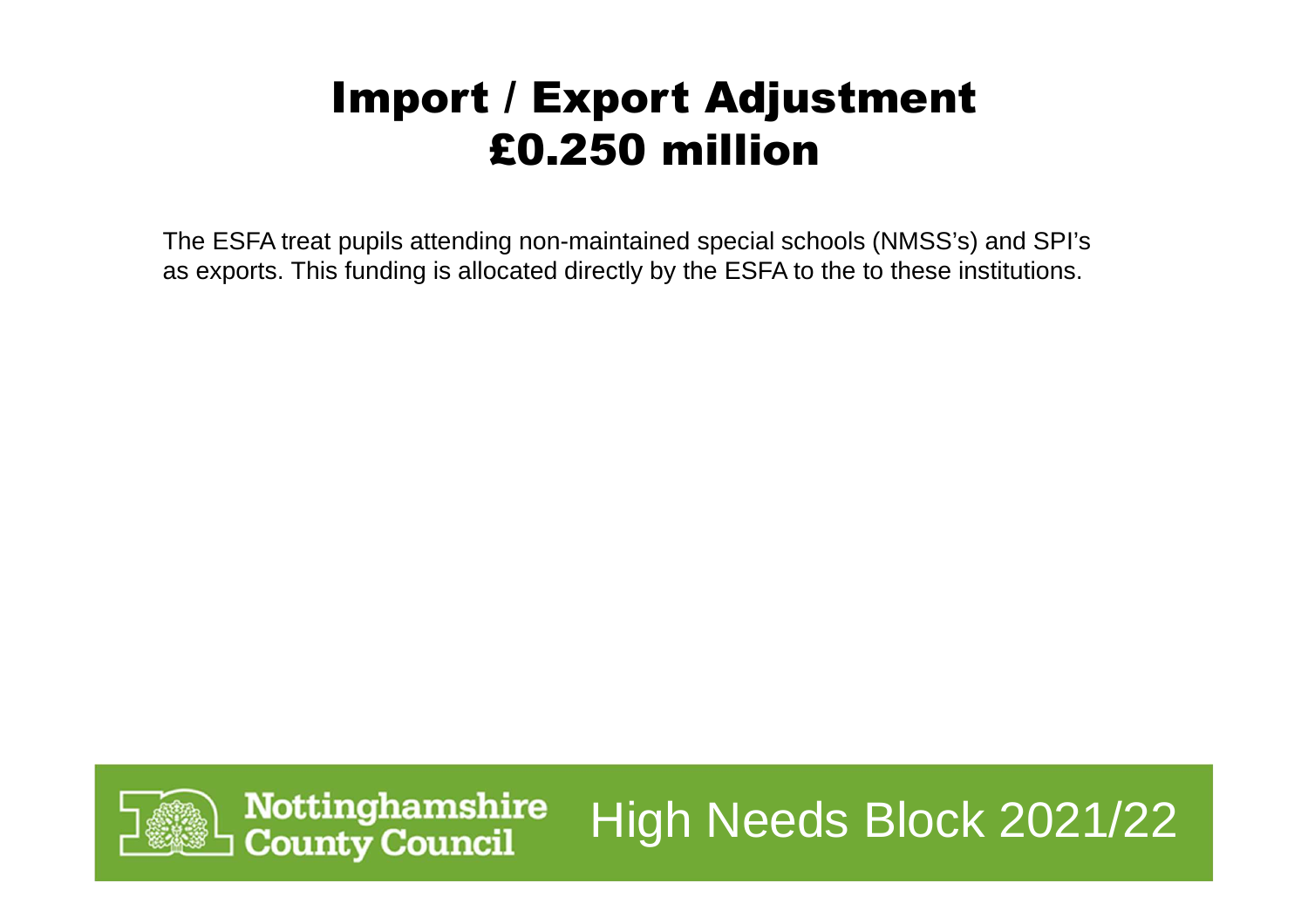### Place Funding for AP, CCP and FE providers £1.180 million

- $\bullet$  The ESFA recoup place funding from Nottinghamshire's High Needs Block to directly fund places in AP Academies , Commercial and Charitable Providers and Further Education Colleges that are based within Nottinghamshire.
- $\bullet$  The number of places that the ESFA to recoup is subject to the annual High Needs Place return that is completed by Nottinghamshire County Council following discussions with providers.
- $\bullet$  A breakdown of Nottinghamshire's recouped places is below:
	- £0.100 million for AP Free School Places (10)
	- £1.080 million for Further Education Places West Notts College (160) and Skills For Employment (20).



**Nottinghamshire County Council**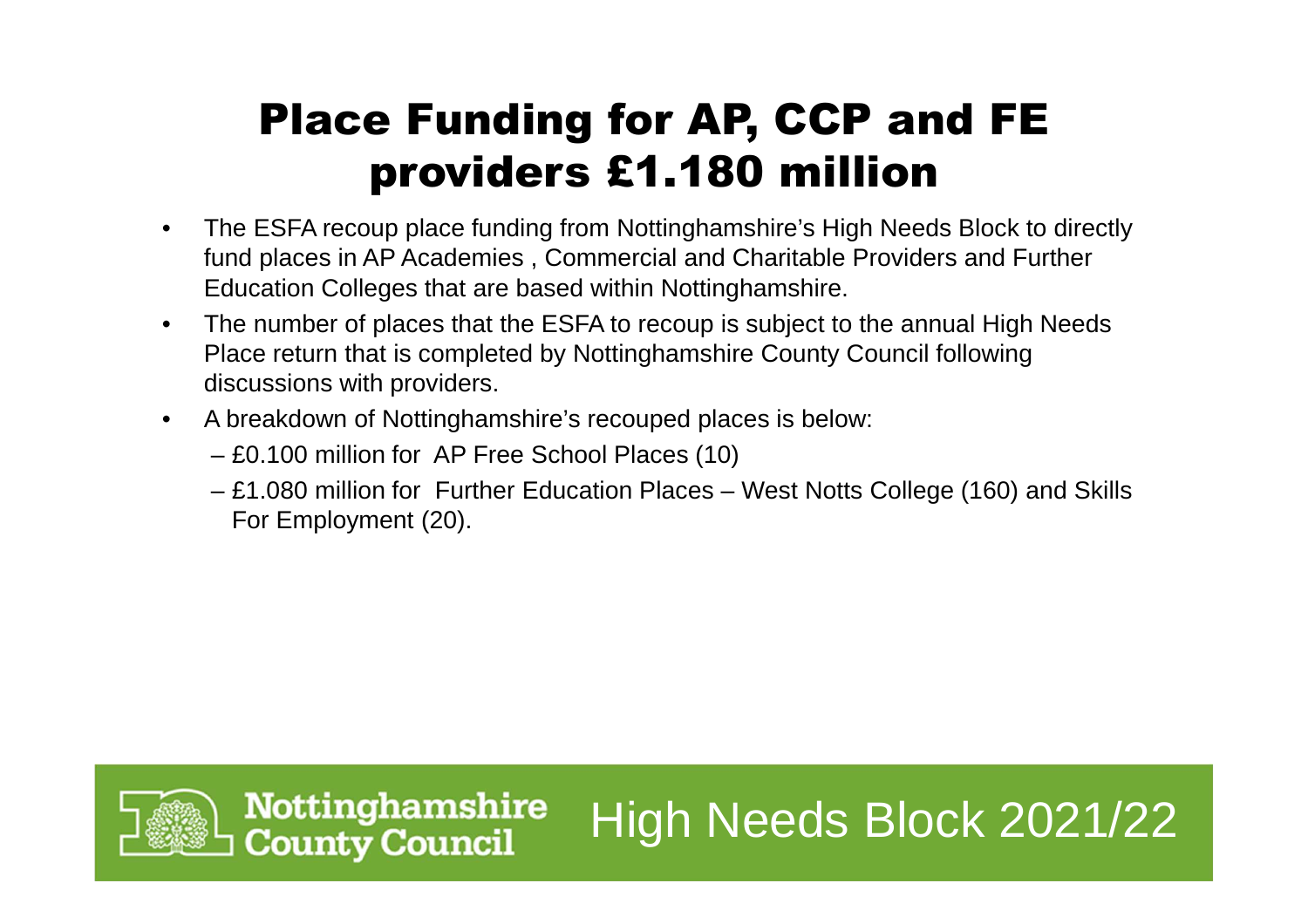### SEN Home to School Transport£1.764 million

- The High Needs block of the Dedicated Schools Grant annually contributes £1.764 •million to Nottinghamshire's SEND home to school transport expenditure.
- $\bullet$  This figure was agreed by the early years & schools forum in January 2011 and due to constraints imposed by the EFA via the section 251 budget return, it has not been increased since despite transport cost increasing.
- $\bullet$  The total expenditure on SEND Home to School transport in 2020/21 is forecast to be £11.137 million



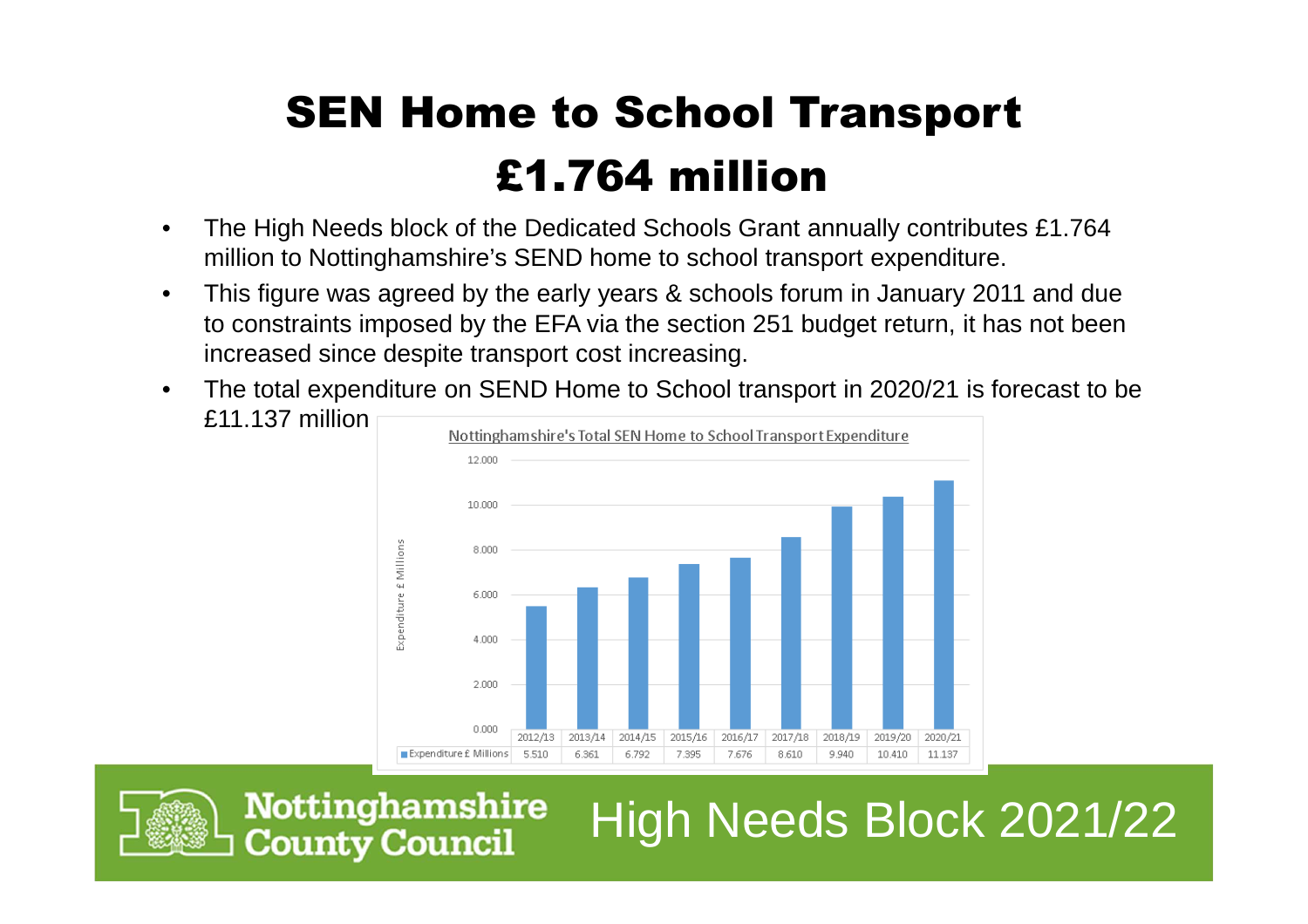### Nottinghamshire's Indicative Use of The High Needs Block 2020/21

| <b>Service</b>                                                                 | <b>Provisional Budget</b><br>Allocation 2021/22 | <b>Budget Allocation 2020/21</b> |
|--------------------------------------------------------------------------------|-------------------------------------------------|----------------------------------|
|                                                                                | £000                                            | £000                             |
| Special School Budgets (Including Academy place funding paid directly by ESFA) | 28,313                                          | 26,629                           |
| Special School Therapies and Equipment                                         | 823                                             | 823                              |
| Place Funding for AP, CCP and FE providers                                     | 1,180                                           | 1,190                            |
| Mainstream Enhanced Provision & Special School Hub                             | 748                                             | 676                              |
| <b>Inclusion Services</b>                                                      | 3,725                                           | 3,546                            |
| Devolved Partnership Funding                                                   | 5,265                                           | 4,979                            |
| Partnership Team                                                               | 812                                             | 731                              |
| SEN Home to School Transport                                                   | 1,764                                           | 1,764                            |
| Post 16 High Needs (outside of special schools and academies)                  | 6,100                                           | 5,100                            |
| Independent Specialist Provision (EHC Plan)                                    | 19,913                                          | 13,301                           |
| Independent Specialist Provision (Non EHC Plan)                                | 1,433                                           | 1,183                            |
| High Level Needs (HLN)                                                         | 6,104                                           | 6,104                            |
| Additional family needs (AFN)                                                  | 9,078                                           | 8,554                            |
| Family Network Funding (FNF)                                                   | 1,306                                           | 1,306                            |
| <b>Health Related Education Team</b>                                           | 961                                             | 1,036                            |
| <b>Physical Disability Specialist Service</b>                                  | 335                                             | 385                              |
| <b>SEND Divisional Costs</b>                                                   | 960                                             | 887                              |
| Import/Export adjustment                                                       | 250                                             |                                  |
| <b>Total Allocation</b>                                                        | 89,070                                          | 78,195                           |



Nottinghamshire **County Council**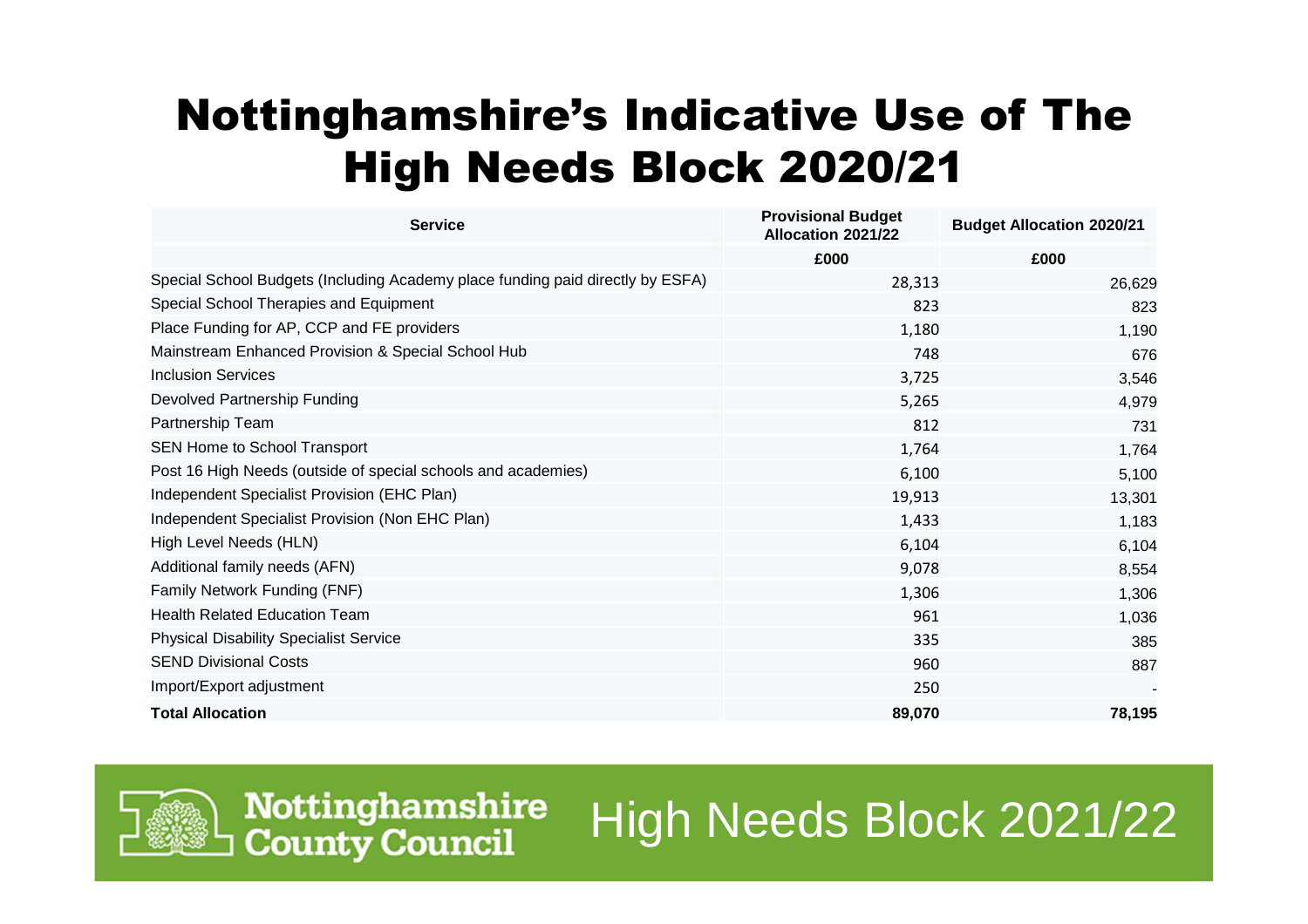### Special School and Academy Budgets £28.313 million

- As per the January 2021 moderation process Nottinghamshire County Council will be  $\bullet$ funding 1,131 pupil in our Special Schools and Academies in 2021/22 using budget of £25.997 million. This represents an additional 49 places from those funded for 2020/21.
- Special School budgets are made up of Core (place) funding and Top up Funding.
- Core funding is £10,000 per pupil.
- $\bullet$  Top up funding is agreed per pupil based on their HN banding (1-5). Pupil's HN bandings are agreed with schools during the annual moderation process.
- Schools may also be allocated a 'setting factor' if they meet NCC's split site criteria.
- $\bullet$  As part of 2019/20 budget setting process NCC increased the top up funding at eight special schools and academies to the mean average rates paid in 2019/20. There will be no uplift to these amounts for 2021/22. The three schools and academies who receive higher than average rates in 2019/20 will continue to receive the same rates per child.
- $\bullet$ Mean average 2021/22 rates:

| HN1          | HN <sub>2</sub> | HN <sub>3</sub>                                 | HN4          | HN <sub>5</sub> |
|--------------|-----------------|-------------------------------------------------|--------------|-----------------|
| $\mathbf{F}$ | - 62            | $\mathbf{F}$                                    | $\mathbf{F}$ | f.              |
|              |                 | 7,163.32 9,312.32 12,177.65 17,908.30 25,071.62 |              |                 |



**Nottinghamshire County Council**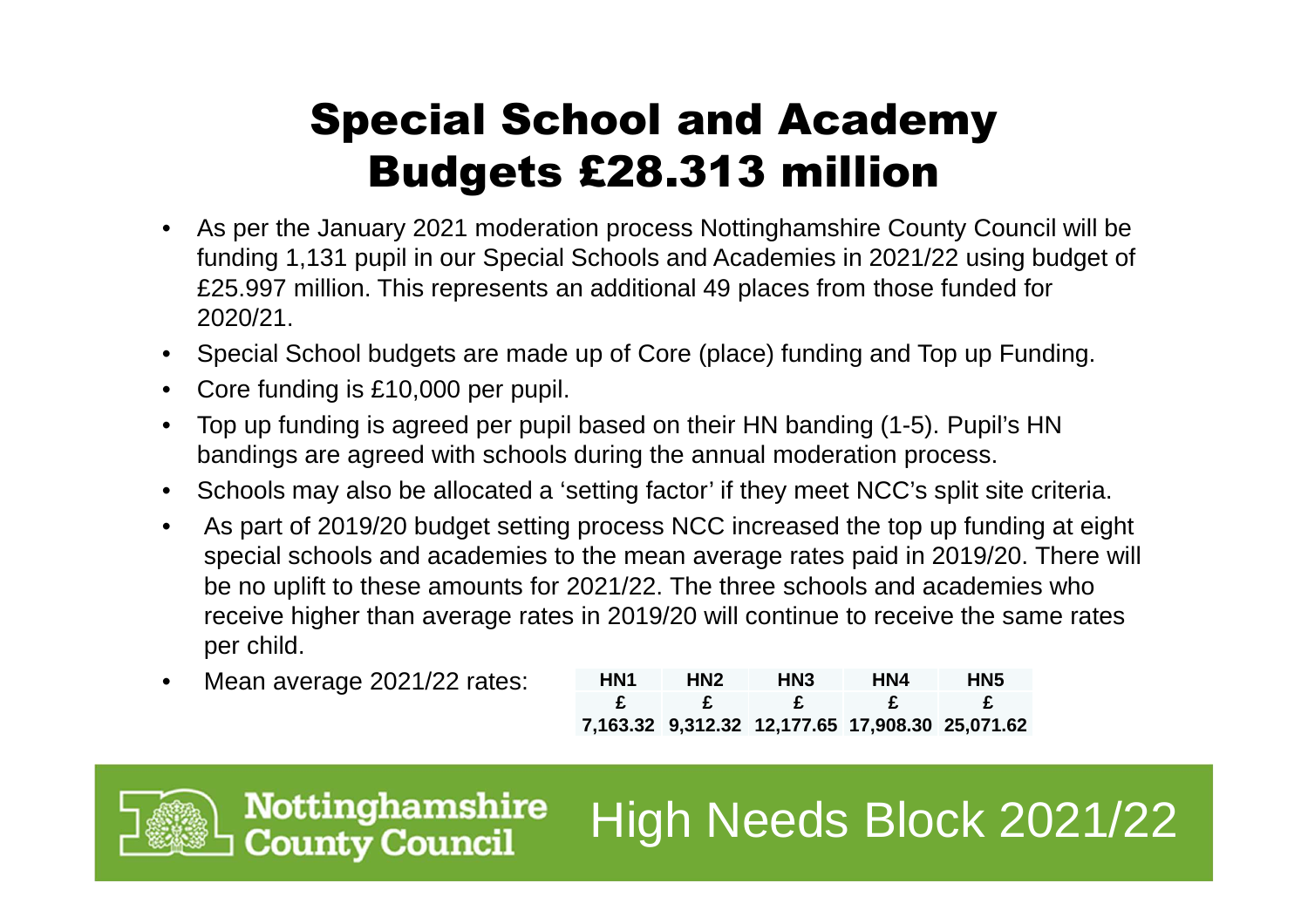### Special School and Academy Budgets £28.313 million

- Nottinghamshire County Council pay top up funding for all pupils in our Special  $\bullet$ Schools and Academies. Where the child resides in another Authority NCC will recoup the funding from that Authority. Similarly OLAs will charge NCC for our Children placed in their Special Schools. Nottinghamshire are currently a net 'exporter' of children (Budgeted £0.95 million).
- $\bullet$  Nottinghamshire County Council plans to create 50 additional places across our special schools and academies within year at a cost of £0.676 million. This includes the set-up of a new satellite school which will incur some additional costs which have been built into the budget.
- $\bullet$  The extra places created in NCC Special Schools and Academies will try to reduce the need to place children in higher cost Independent Non Maintained settings.
- $\bullet$  The Teachers Pay and Pensions Grants will be paid separately to the special schools at the same rate as 2020-21 (£0.690m).

High Needs Block 2021/22



**Nottinghamshire** 

**County Council**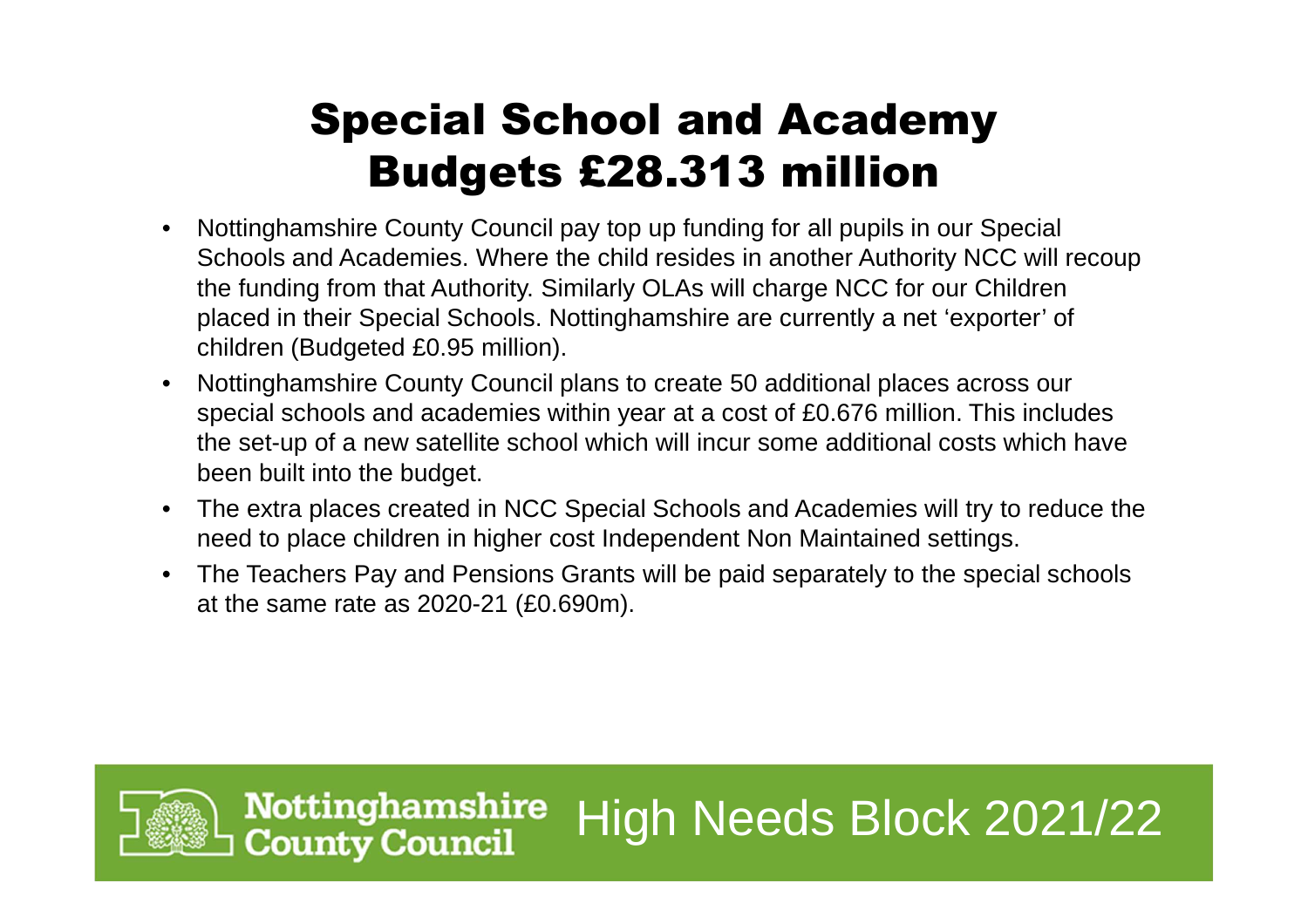### Special School Equipment and Therapies £0.823 million

This budget will be used for three purposes:

**Nottinghamshire** 

**County Council** 

- (1) To provide a funding pot for special schools to access additional funding for specialist equipment.
- (2) To develop an improved therapy offer by and for NCC Special Schools (maintained or academy) to reduce dependency on independent specialist provision include speech and language therapy and sensory occupational therapy.
- (3) To provide a consistent streamlined and coordinated approach alongside the NHS

The therapy offer will:

- Improve the timescales for children and young people with SEND to access therapies.
- – Reduce the number of requests for Independent Non-maintained educational settings due to improved access to therapies.
- – Increase parental confidence in local specialist provision, as a result of accessing high quality therapies in a timely manner.
- Improve health and well-being and educational outcomes for children and young people with SEND as a result of improved access to therapies.
- –Include training packages for all schools to support effective screening and early intervention.

High Needs Block 2021/22

Improve the Local Authority's success in defending decisions at First Tier SEND Tribunals.

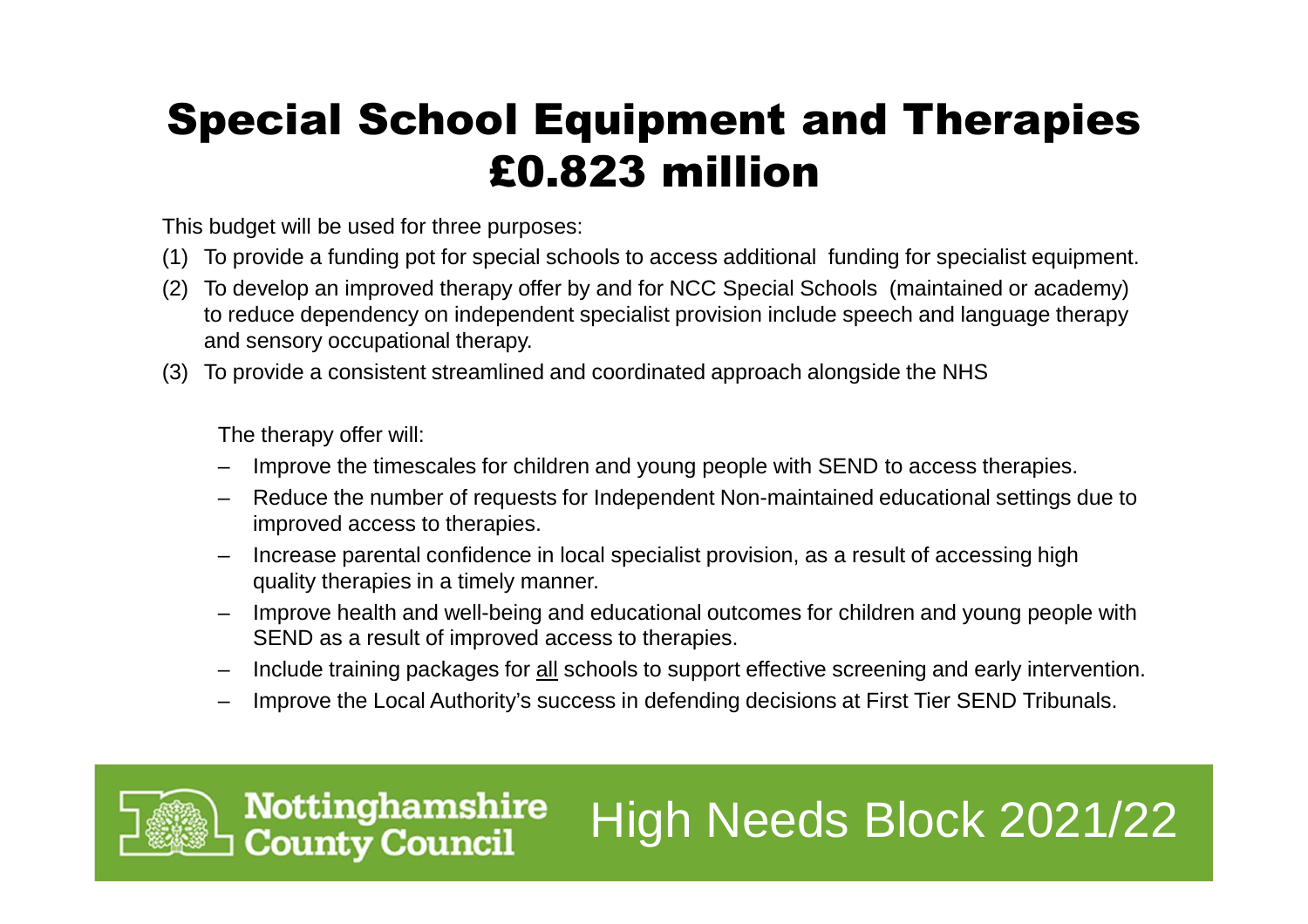### Mainstream Enhanced Provision & Special School Hub £0.748 million

- $\bullet$  In order to support inclusion in mainstream education the LA, working in partnership with Beech Academy and local secondary schools has commissioned a Special School Hub to educate and support pupils with Education Health and Care Plans on role at local mainstream or special schools.
- $\bullet$  In order to maintain LA maintained places for children with SEND who require small group provision with high levels of support in Nottinghamshire, NCC have commissioned four Enhanced Provision Units for pupils in mainstream schools.
- •In 2021-2022 NCC plan to commission a further two units from September 2021

a) an additional secondary unit, from an approved bid, to be sited in the South Broxtowe area, to develop greater opportunities in the South of the County.

b) a primary enhanced provision unit for which a bidding round will be opened in March 2021.

High Needs Block 2021/22

- $\bullet$ Each location can educate up to 8 pupils at any time.
- $\bullet$  The budget allocated for each unit is equal to the cost of employing one teacher and two teaching assistants.

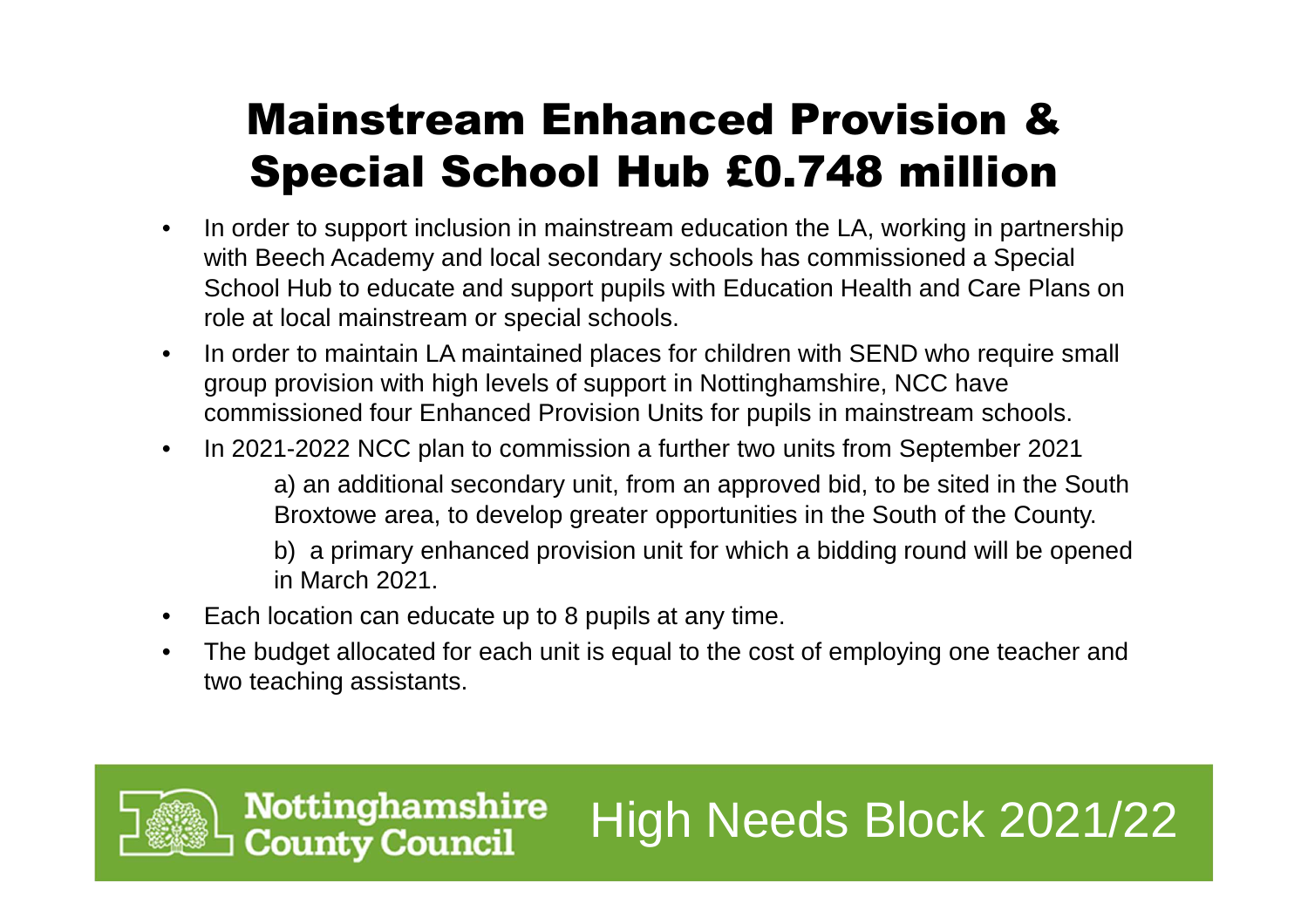### Devolved Partnership Funding £ 5.265 million

 Nottinghamshire County Council devolves funding to develop effective partnerships of  $\bullet$ schools with the aim of them working together to ensure that children with SEMH continue to be educated in Nottinghamshire's schools and not in Alternative Provision.

- $\bullet$  For 2021/22, it is proposed that the overall quantum of partnership funding to the Primary and Secondary devolved funding is increased by 6%
	- Multi School Partnerships £0.302 million
	- Primary devolved funding £0.766 million
	- Secondary devolved funding £4.197 million

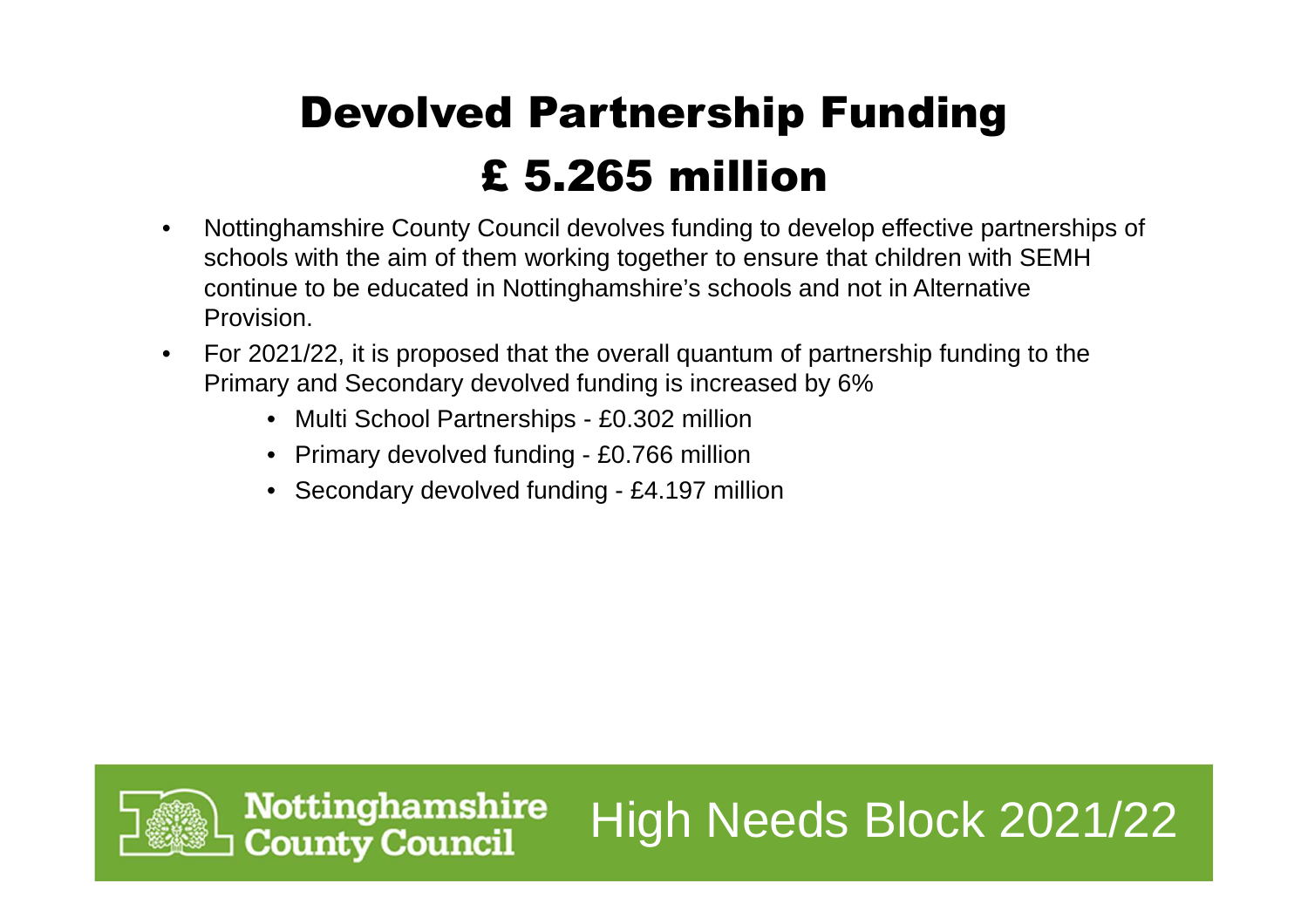#### Partnership Team £0.812 million

- $\bullet$  This team currently employs 12.7 employees to work collaboratively with school partnerships and school and academy leaders to try to ensure that pupils with social emotional or mental health needs are kept in their educational placement and to limit the number of children fixed term and permanently excluded from education and placed in highly expensive alternative provision. Where pupils are permanently excluded this team co-ordinate the reintegration of pupils of pupils into new mainstream provision or commission alternative education provision. This team work jointly with the LA Commissioning Team to quality assure the educational offer provided by the alternative education approved providers to ensure that pupils who are 'educated other than at school' receive an appropriate education.
- • There are a significant number of pupils with SEND needs accessing education in alternative provision settings. It is proposed that two new posts are created within the Partnership Team to monitor the attendance, academic progress and safeguarding of these pupils following the models already in place for excluded, Fair Access and LAC pupils.

High Needs Block 2021/22

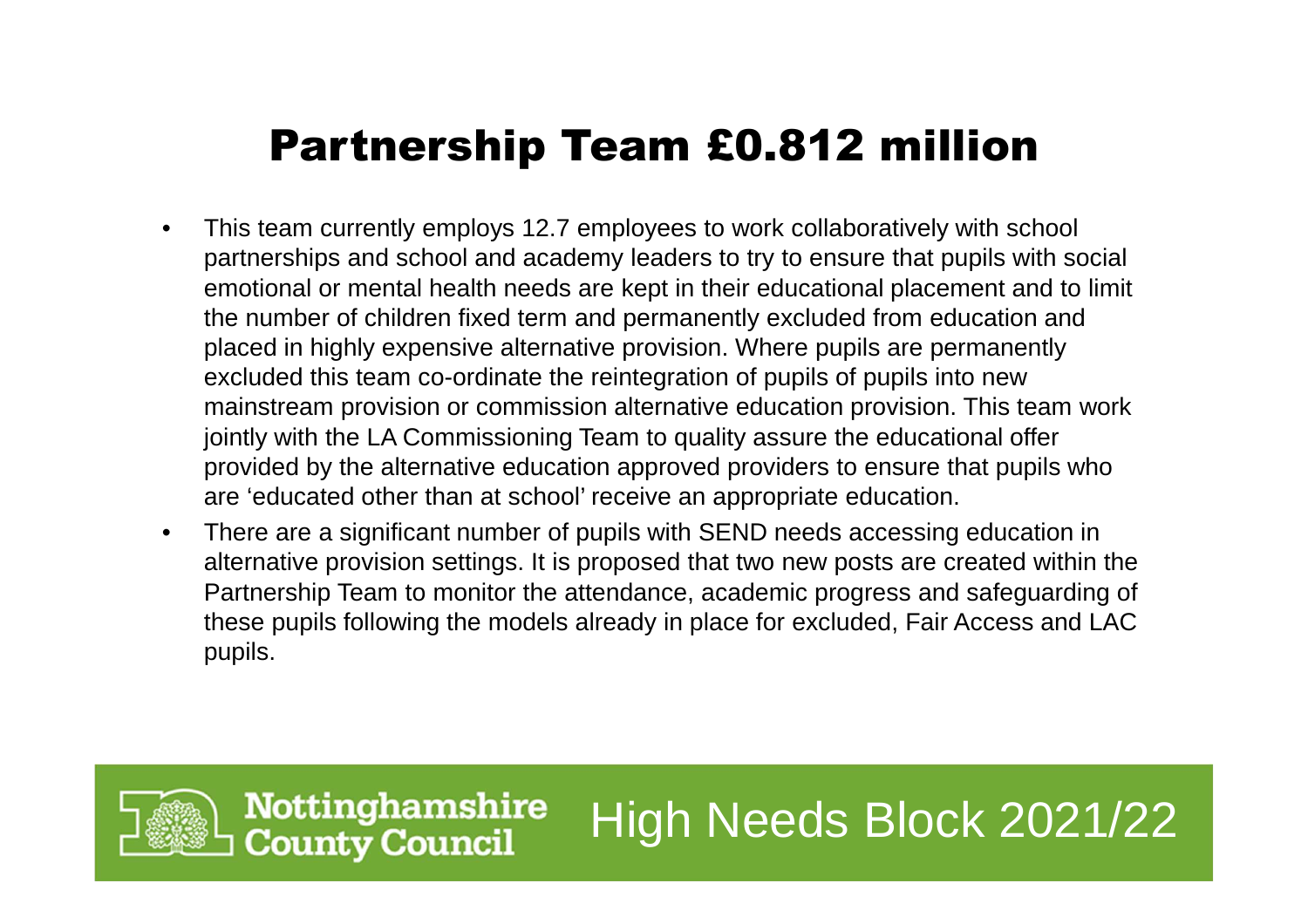### Inclusion Services £3.725 million

- The Schools and Families Specialist Services (SFSS) is a team of specialist teachers  $\bullet$ and teaching assistants who are qualified to work with children and young people with severe and complex special education needs. These include hearing and visual impairments as well as autism and learning difficulties. SFSS also provides training and resources to schools, which is intended to build and enhance their capacity to support children and young people in mainstream settings. Since 2019/20 the structure has also included 7 District SENCO posts. These posts were created as part of the response to the High Needs consultation in 2018/19. (The total DSG allocation for this team is £4.034 million of which **£3.362 million** is from the High Needs Block) .
- SFSS also holds a budget for funding specialist equipment for children and young people with sensory (VI and HI) needs and additional ICT equipment to support access to the mainstream curriculum. (£0.06 million).
- $\bullet$  A proportion of the overall Inclusion Services budget (£0.303 million) contributes to the Educational Psychology Service (EPS) budget, and funds the post of Education Improvement Adviser (SEND) which sits within the Psychology Services group of services.

High Needs Block 2021/22

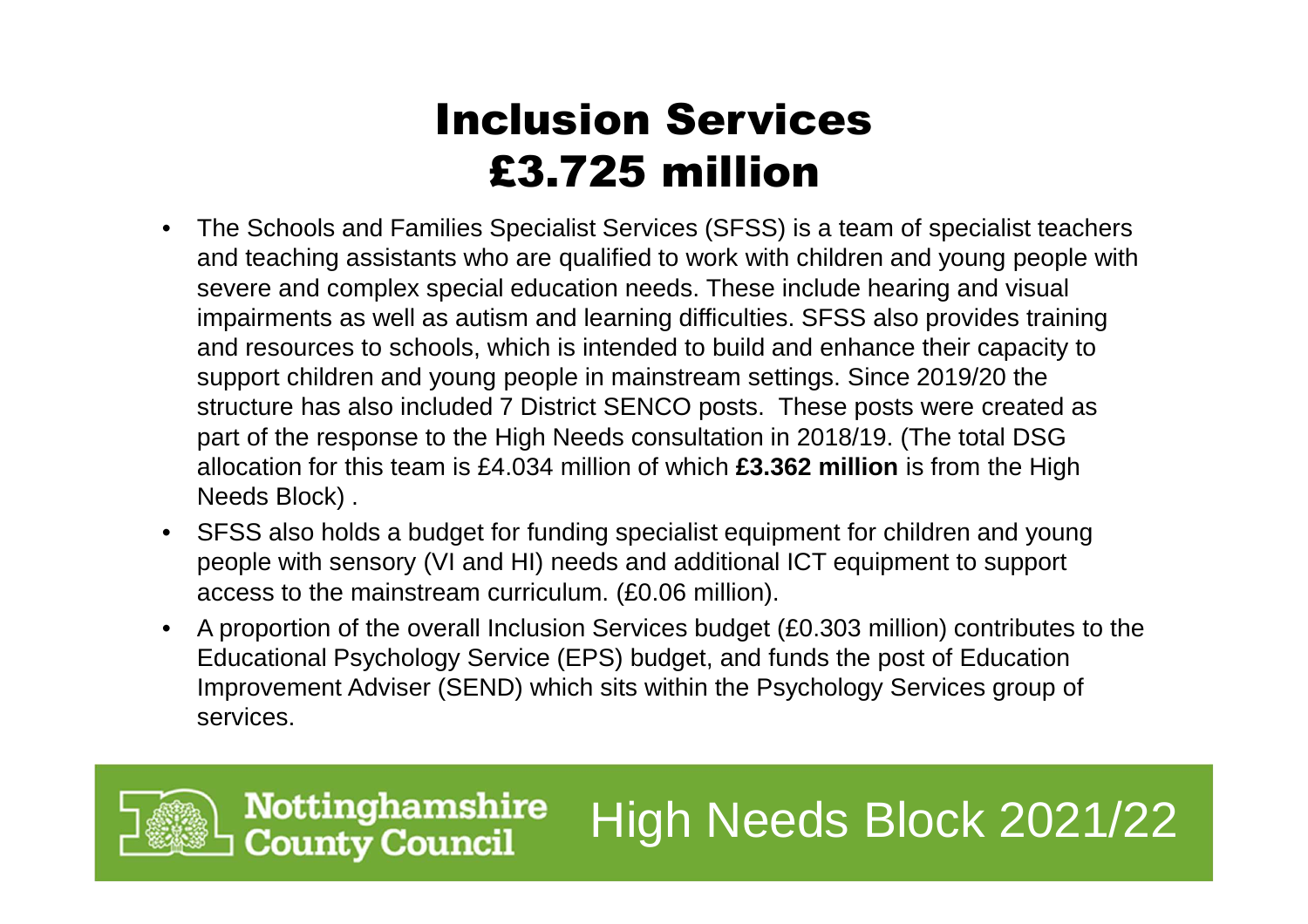### Post 16 High Needs (outside of special schools and academies) £6.100 million

- $\bullet$  This budget is used to pay for the education of pupils between the ages of 16 and 25 in Colleges and other FE providers.
- $\bullet$  NCC works collaboratively with the provider to agree suitable study programmes for the young people receiving further education.
- • The cost of further education to NCC has risen in recent years due to a combination of the trend for increasing numbers of young people accessing post 16 provision and the cost of education packages rising.
- $\bullet$  Work is underway to attempt to reduce the average length of stay in post-16 education and to challenge individual programme costs, particularly in specialist settings
- • SEND Employability £0.100m This was a new commitment for 2020/21 aimed at supporting young adults (16+, 18+) into employment. Covid-19 has restricted the impact of this work, but a comprehensive roll out programme is planned including further work to develop integrated employability pathways between schools and colleges.

High Needs Block 2021/22

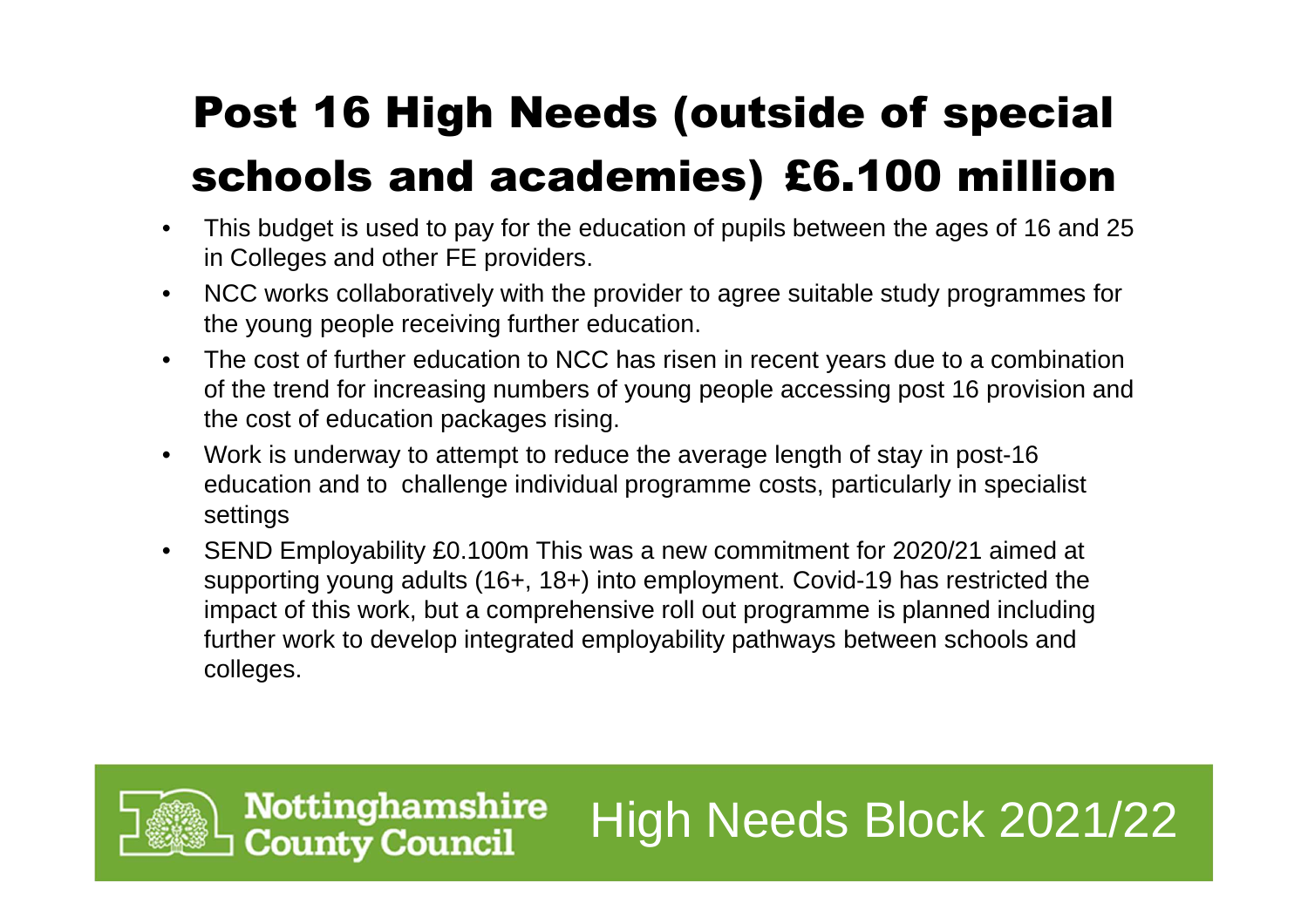### Independent Specialist Provision (EHC Plan and LAC) £19.913 million

- • This budget pays for education provision for children with EHCPs and / or who are Looked After by the Local Authority and whose educational needs cannot be met in a maintained setting.
- • Funding can follow a child out of county if the most suitable provision dictates or if a child in care is placed out of county.
- • Approval to spend the High Needs Budget on independent specialist provision placements is subject to service director level scrutiny and oversight.





**Nottinghamshire County Council**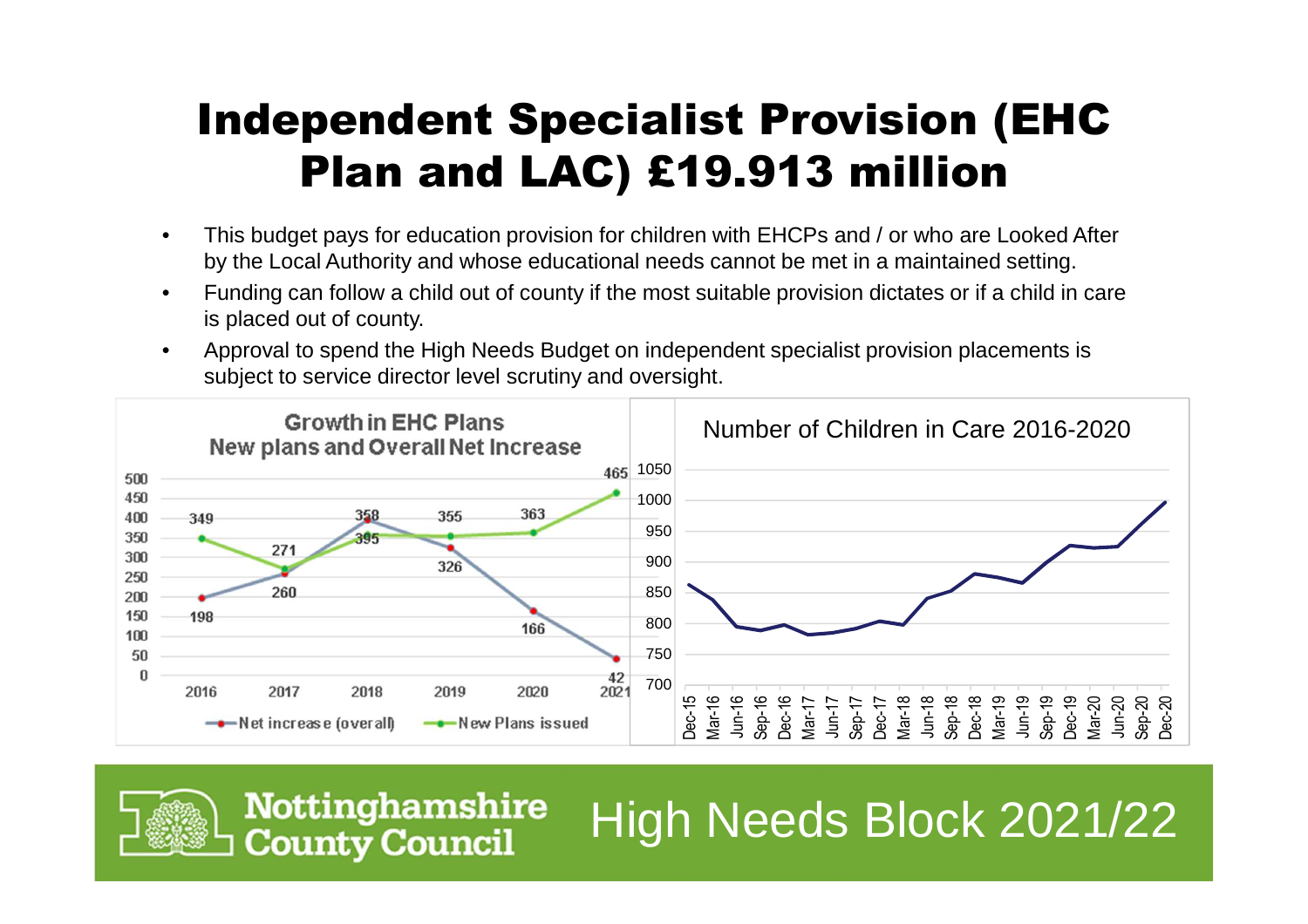#### Independent Specialist Provision (EHC Plan and LAC) £19.913 million



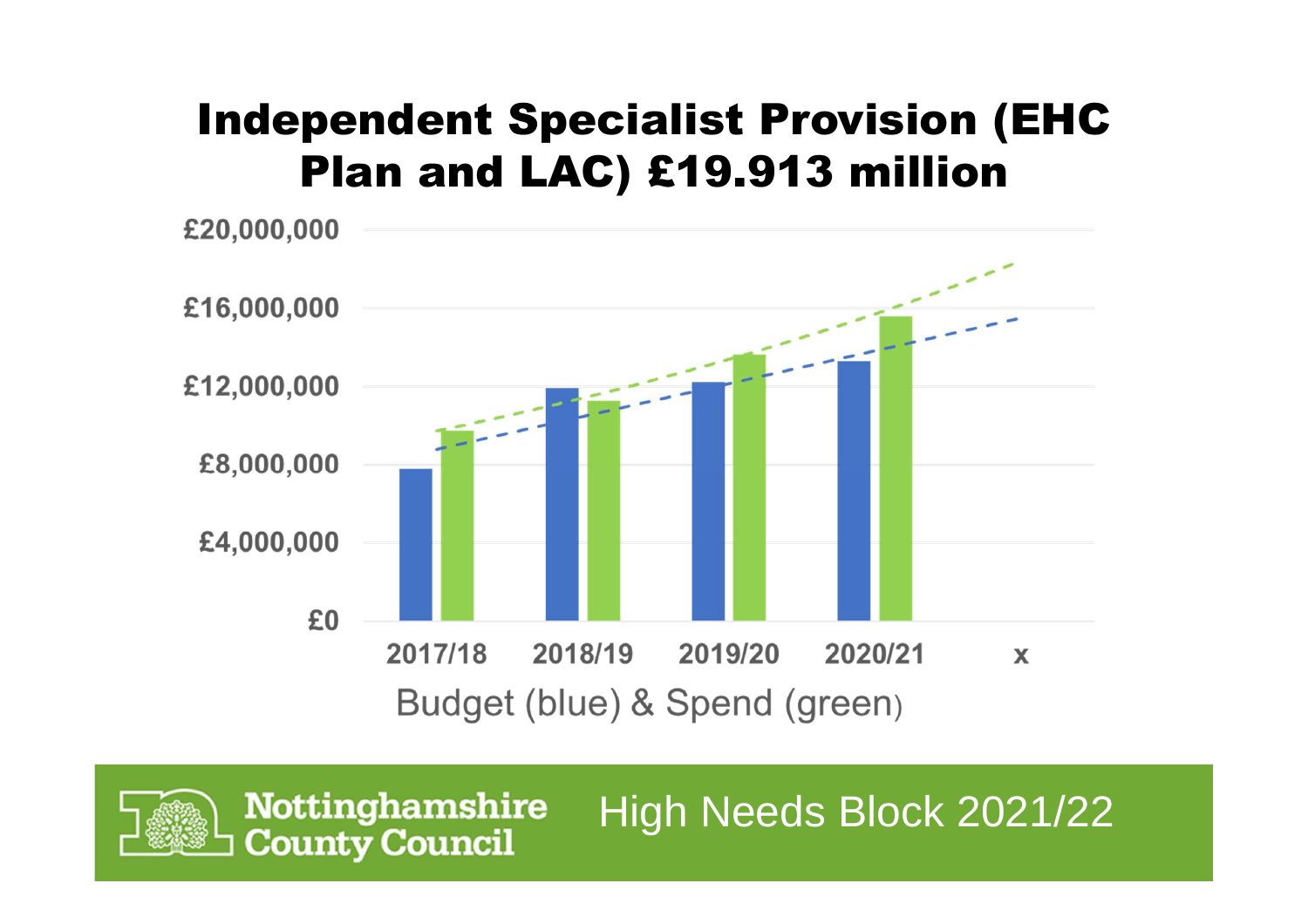### Independent Specialist Provision (EHC Plan and Looked After Children (our children)) £19.913 million

| 2017/18 | 2018/19 | 2019/20                                        | 2020/21 |
|---------|---------|------------------------------------------------|---------|
|         |         | £7,807,000 £11,918,000 £12,244,000 £13,301,000 |         |
|         |         | £9,768,000 £11,263,000 £13,658,000 £15,594,000 |         |





**Nottinghamshire** High Needs Block 2021/22**County Council**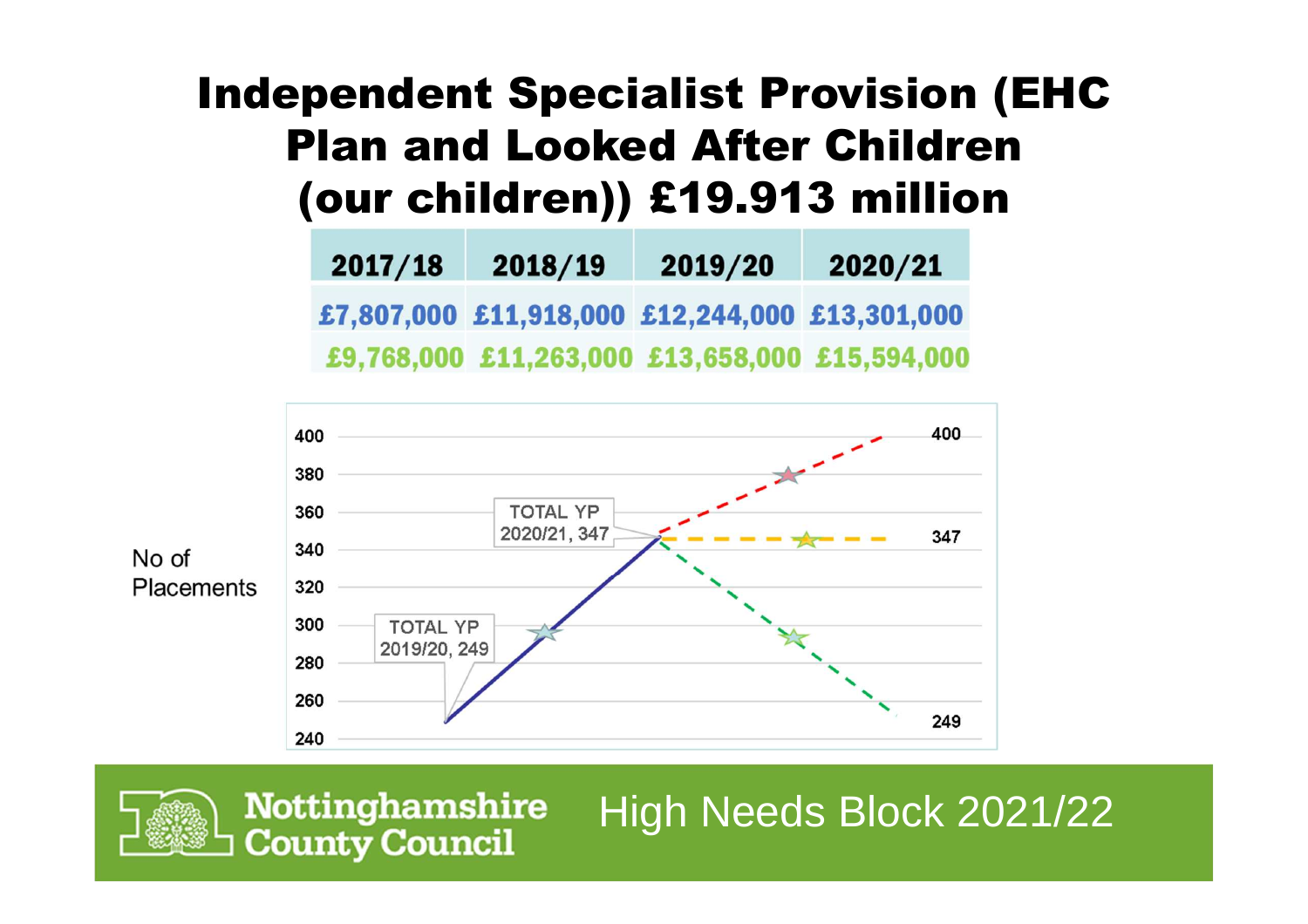### Independent Specialist Provision(Non EHC Plan) £ 1.433 million

- • This budget pays for provision for any child without an EHCP for whom the LA commissions alternative provision. This includes children and young people who have no school place and are not currently able to be placed as they have significant social emotional and mental health needs or pose a risk to others; those for whom Fair Access Panels have been unable to identify a place within a reasonable time; those with no school place and SEND needs that have not been clarified; those who have been permanently excluded, LAC pupils who need urgent education provision.
- $\bullet$ Funding can follow a child out of county if the most suitable provision dictates.
- $\bullet$  It should be noted that NCC consulted with schools during the Autumn term 2015 on a full cost recovery mechanism for exclusions from secondary schools. This was implemented in September 2016.
- $\bullet$  Coronavirus has increased the need for the local authority to make interim provision for vulnerable pupils as there have been additional pressures in terms of Year 11 pupils with no school place and for securing new school places for highly challenging young people whilst Covid restrictions are in place.

High Needs Block 2021/22

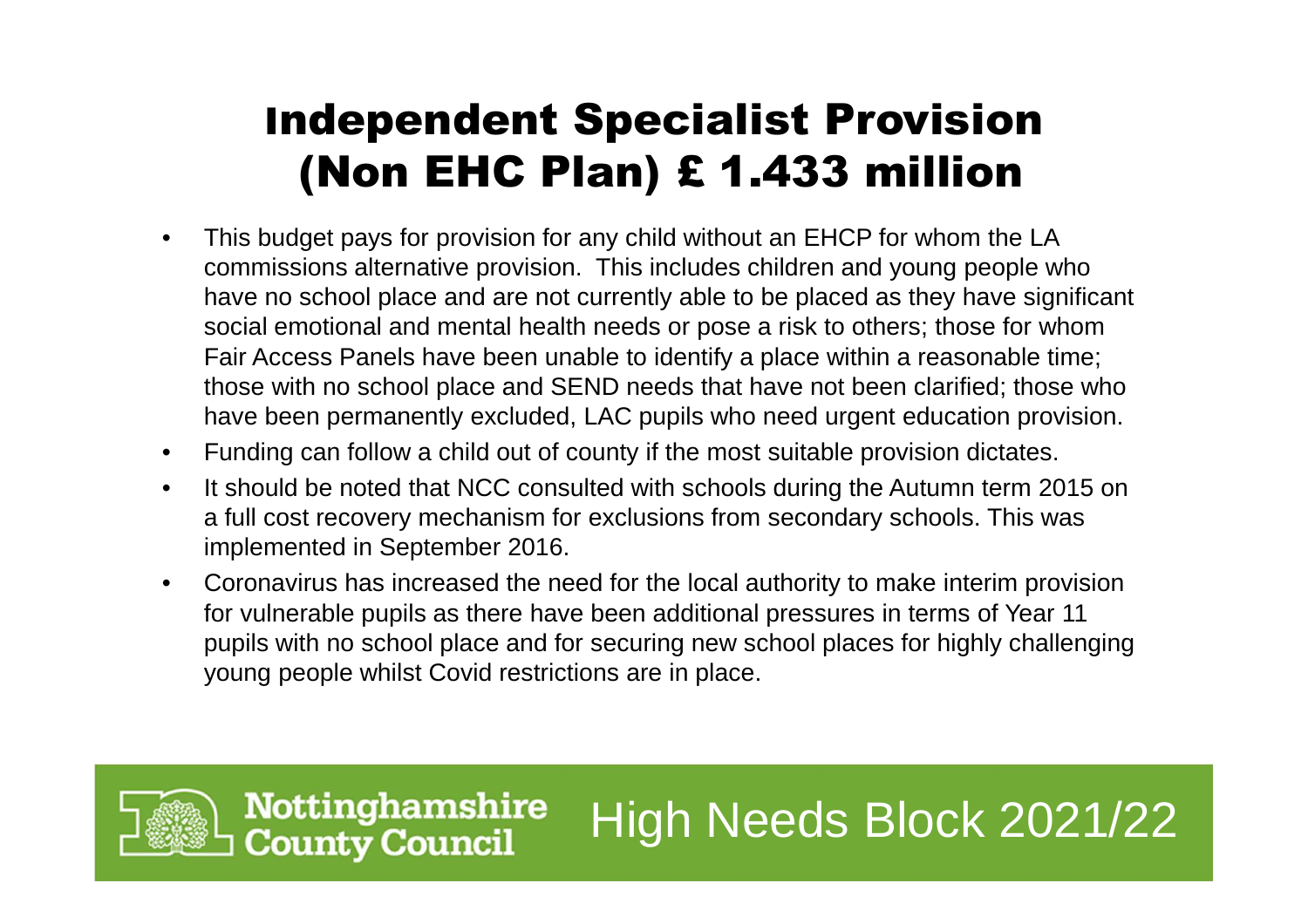### SEND Divisional Costs £0.960 million

The cost of the commissioning and associated functions within the wider SEND team, together with the support staff associated with the services funded by the High Needs Block and those who are required for allocation of HLN, AFN, FNF and partnership funding to schools and Academies.

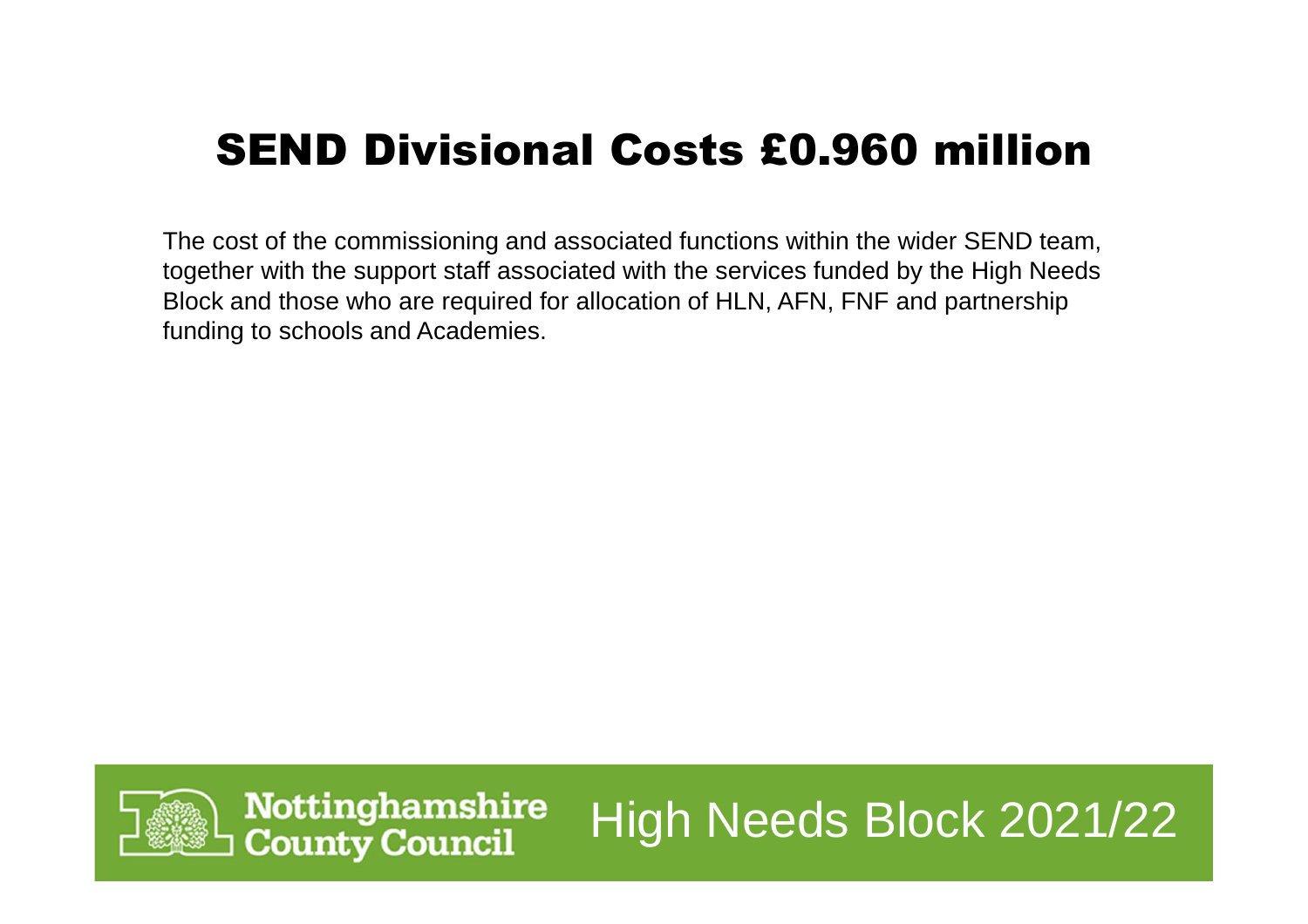### Health Related Education Team£ 0.961 million

The Health Related Education Team **(£0.961 million)** provides short term education for pupils aged 5 – 16 who live in Nottinghamshire and who are temporarily unable to attend school for health related reasons.

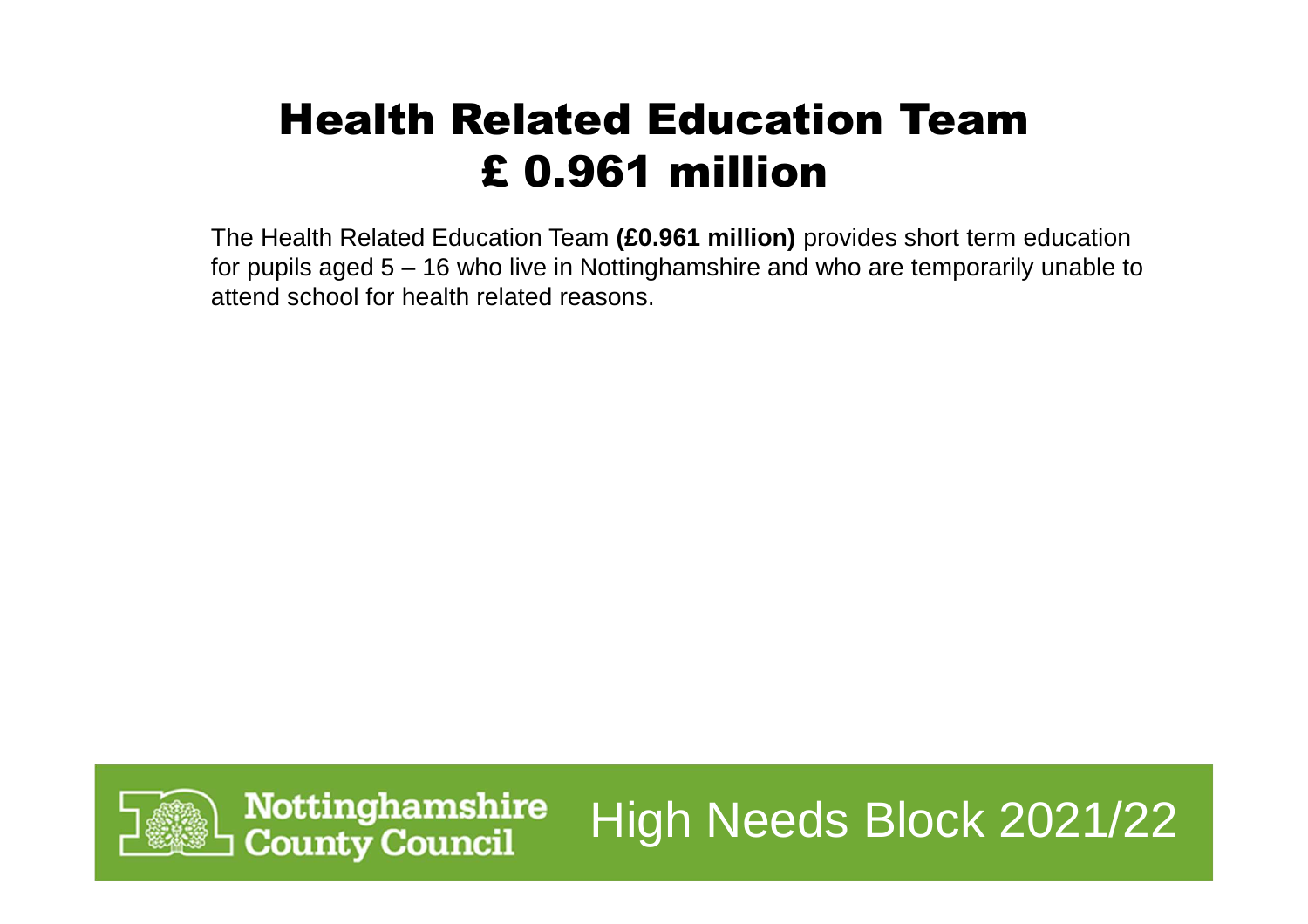### Physical Disability Specialist Service(PDSS) £ 0.335 million

PDSS provides specialist advisory support and guidance to schools, pre-schools and post 16 educational settings to support the inclusion of pupils with significant physical disabilities and complex medical/health needs to access their educational setting, through:

- $\bullet$ planning adaptations to buildings
- •advising on and providing specialist equipment
- •training and support to school staff, including training in safe manual handling

PDSS is manged by the Integrated Children's Disability Service. Its office and training facility is based on the Fountaindale Special School campus.

The £ 0.335m PDSS budget is made up as follows:

- £0.220m staffing and running costs
- •£0.100m specialist seating and equipment
- •£0.015m communication aids

**Nottinghamshire** 

**County Council** 

In addition to the above, PDSS is required to generate £0.064m per annum from the marketing of its training.

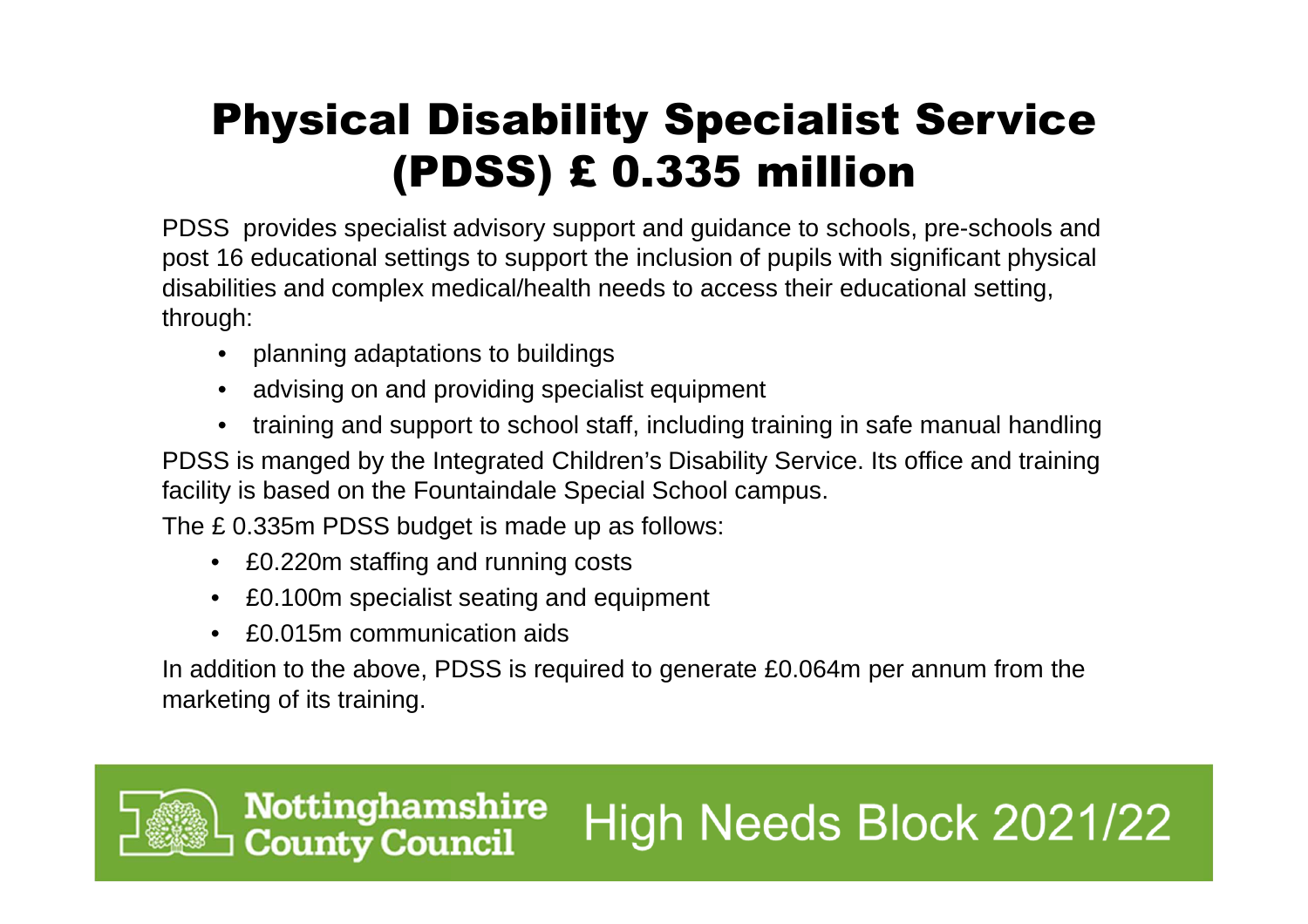### Additional family needs (AFN)£ 9.078 million

- $\bullet$  AFN funding is allocated to Families of Schools on a formula basis which takes account of the number of pupils and the number of schools in the Family, as well as a measure of levels of economic deprivation.
- $\bullet$  AFN funding is used to pay for additional targeted provision for named individual pupils over and above the targeted individual provision which the school has put in place.
- $\bullet$  Before a school can apply for AFN funding, they would need to be able to account for at least £6,000 of individual targeted provision for each pupil for whom they are requesting AFN funding.
- $\bullet$  For 2021/22, it is proposed that the overall quantum of AFN funding is increased by 6%.

High Needs Block 2021/22

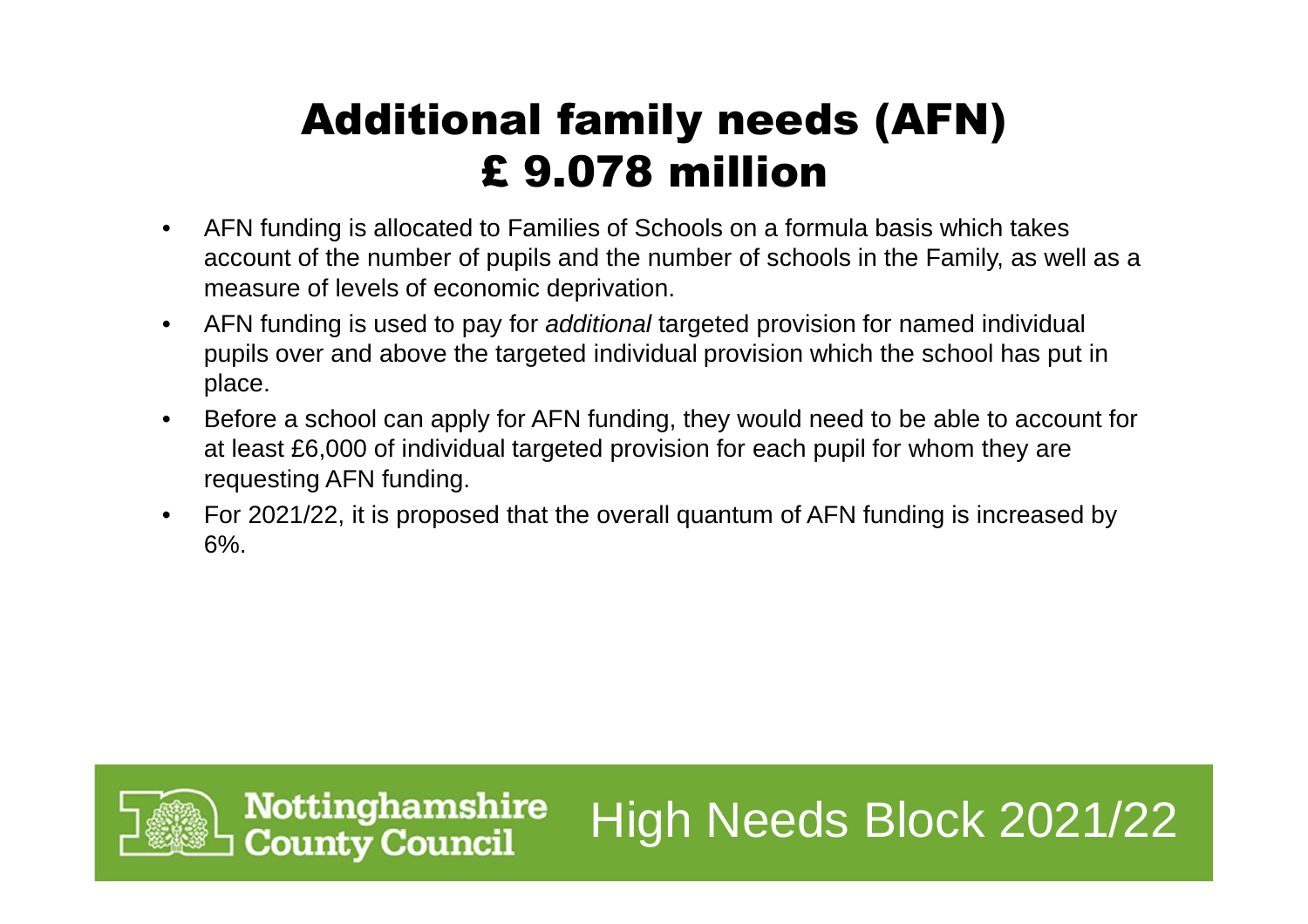### Family Network Funding (FNF)£ 1.306 million

- $\bullet$  FNF funding is allocated to Families of Schools on a formula basis which takes into account the number of schools in the Family.
- $\bullet$  It is expected that a proportion of the FNF allocation is used to pay for tasks carried out by a Family SENCo (equivalent to at least 23 days over the year).
- $\bullet$  In addition, FNF funding may be used to pay for:
	- SEND training and development
	- Providing support for pupils with complex needs in mainstream settings during transition.
	- Support with unexpected admissions, changes in need and to give extra flexibility in resourcing pupils with more complex needs.

High Needs Block 2021/22

• For 2021/22, it is proposed that the overall FNF quantum will remain the same as for 2020/21, but that allocations to each Family of Schools will take account of current numbers of schools in each Family.

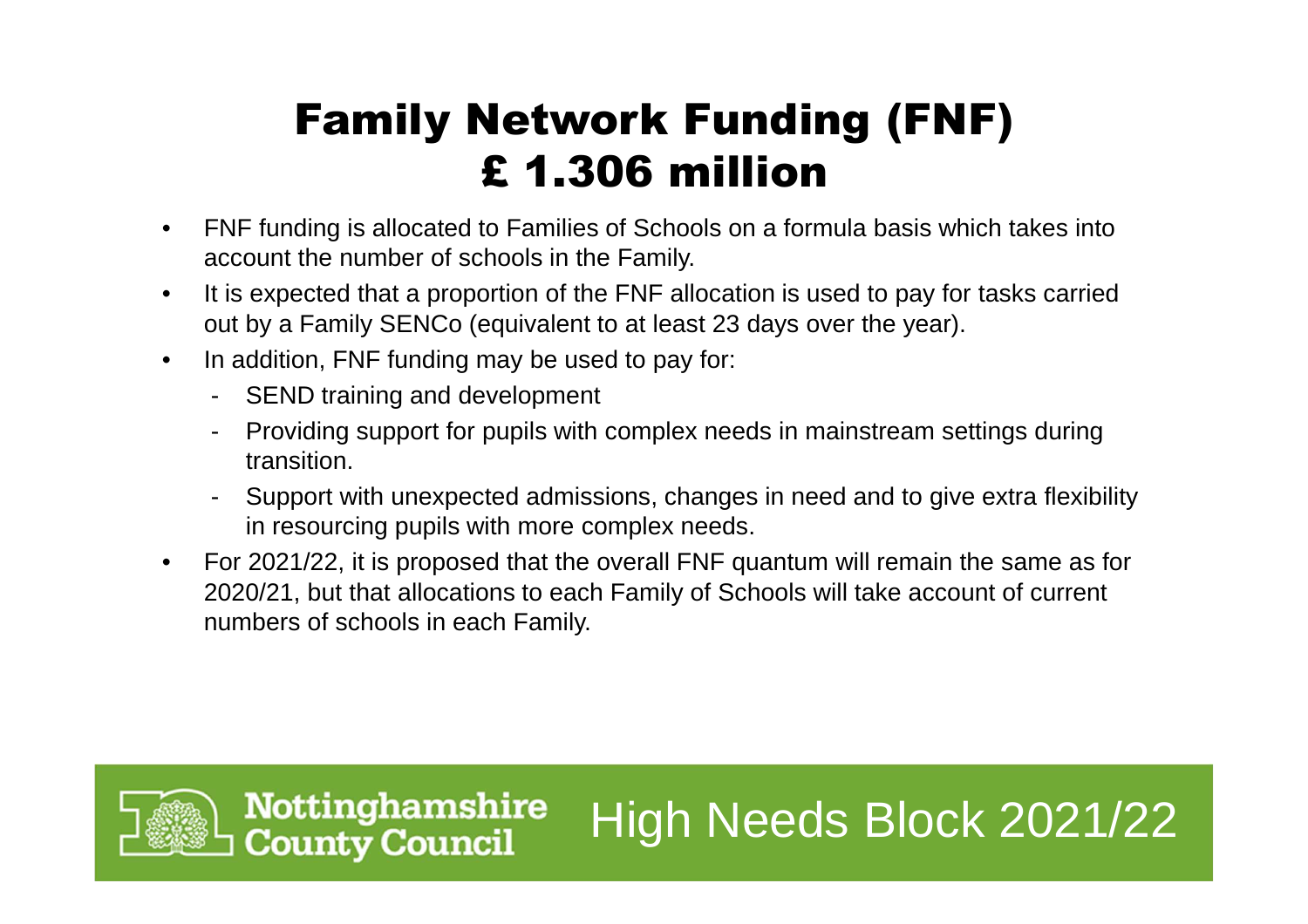### High Level Needs (HLN)£ 6.104 million

- $\bullet$  As with AFN funding, HLN funding is used to pay for additional targeted provision for named individual pupils over and above the targeted individual provision which the school has already put in place.
- $\bullet$  Again, as with AFN funding, before a school can apply for HLN funding, they would need to be able to account for at least £6,000 of individual targeted provision for each pupil for whom they are requesting HLN funding.
- $\bullet$  In almost all cases, a school would not apply for HLN funding until it was able to demonstrate that provision costing **more than** £6,000 **plus** the highest level of AFN funding was needed in order for a named pupil to be able to access their educational entitlement. HLN funding typically replaces any AFN funding previously allocated to the school.
- HLN funding decisions are made by an HLN panel.
- • For 2021/22, it is proposed that the overall quantum of HLN funding is maintained at the 2020/21 level, and is the HLN payments for each HLN level, that is:

High Needs Block 2021/22

- HLN 1 £11,000
- HLN 2 £16,500
- HLN 3 £20,900

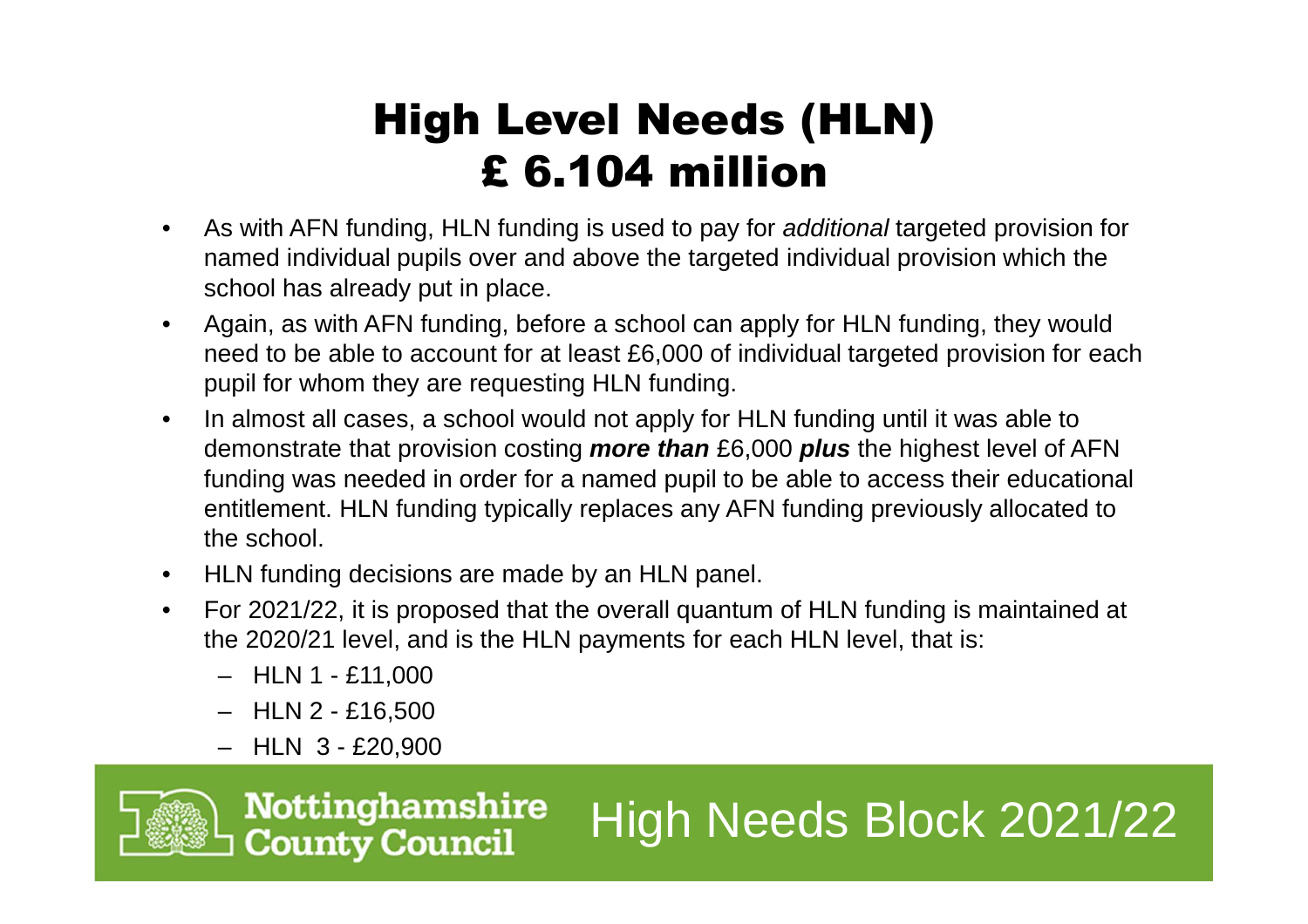#### Nottinghamshire Special Educational Needs and Disabilities (SEND) Policy (0-25 years) 2020-2023

High Needs Block 2021/22

- Locality Working
- Partnerships
- Inclusion
- Strength based practice

**Nottinghamshire** 

**County Council**